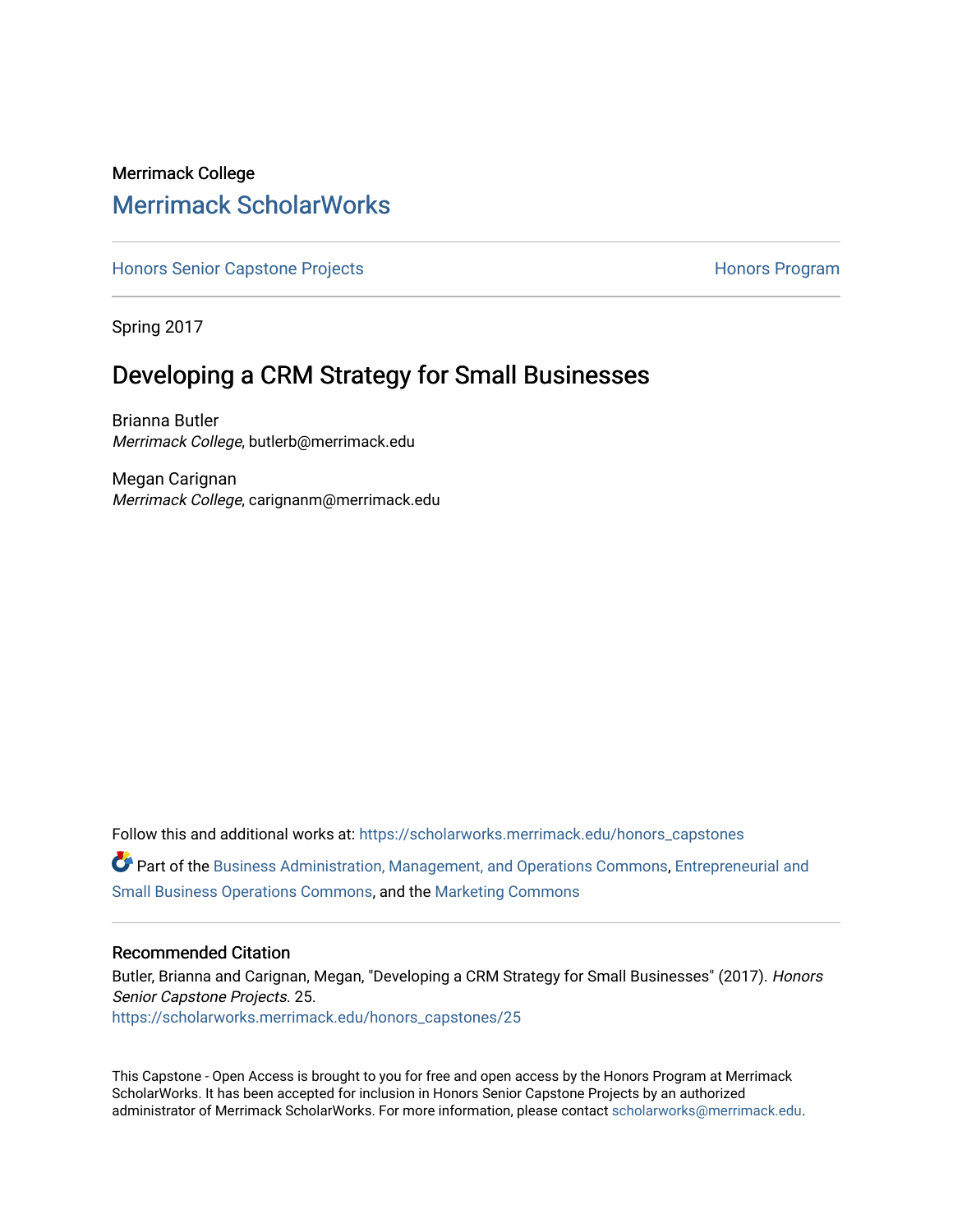Developing a CRM Strategy for Small Businesses

Brianna Butler Megan Carignan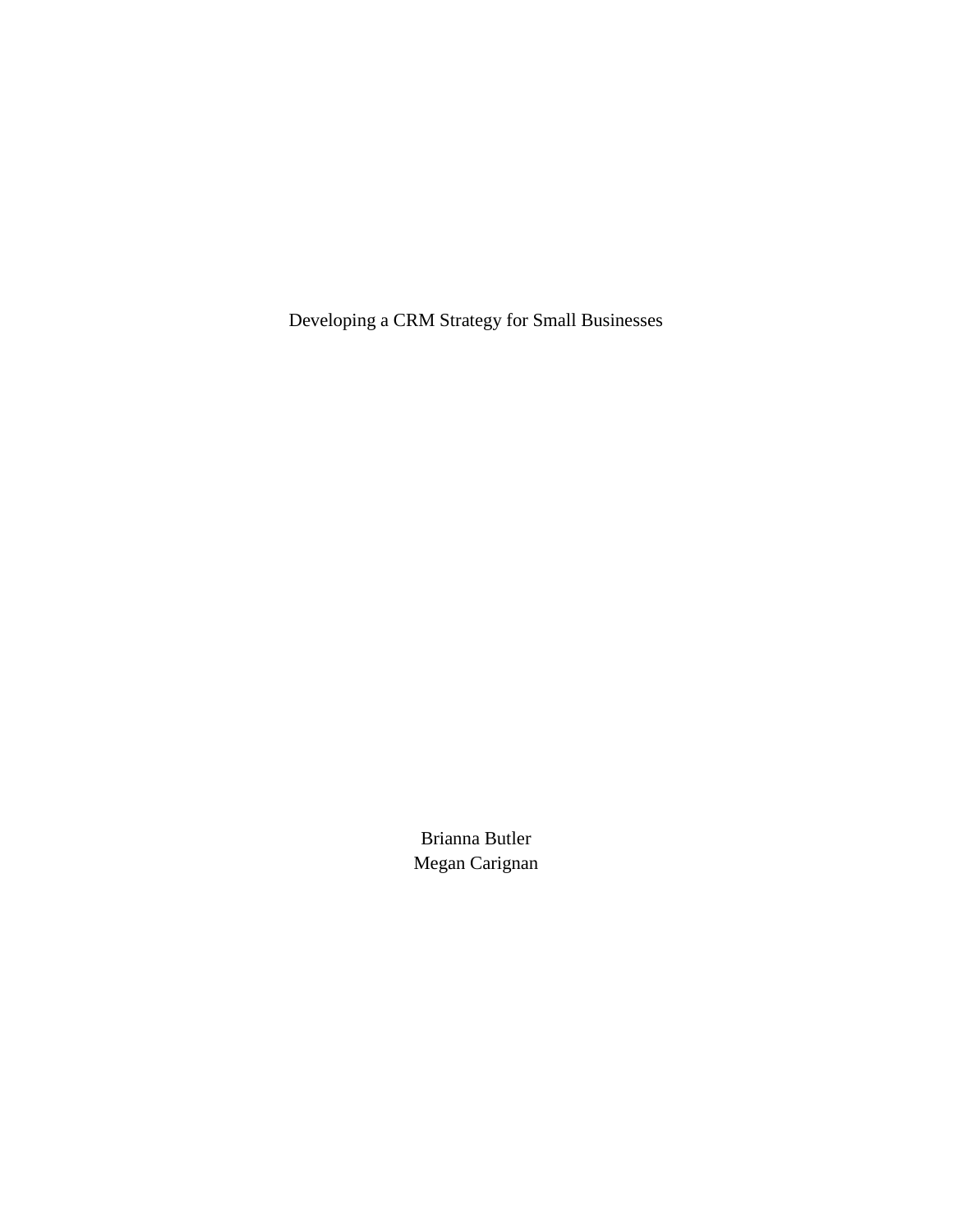# Table of Contents

- I. Proposal Summary
	- A. Introduction
	- B. Research Proposal
- II. Introduction: What is CRM?
- III. Three Types of CRM
	- A. Operational
	- B. Collaborative
	- C. Analytical
- IV. Considerations When Choosing CRM Software
	- A. Price
	- B. Specific Business Objectives
	- C. Ability to Grow
	- D. Reputation
	- E. Ease of Use
	- F. Customization and Ability to Integrate
- V. Various CRM Systems Available
	- A. Salesforce
	- B. Insightly
	- C. Apptivo
	- D. HubStop
	- E. Zoho
- VI. Why a Small Business Needs CRM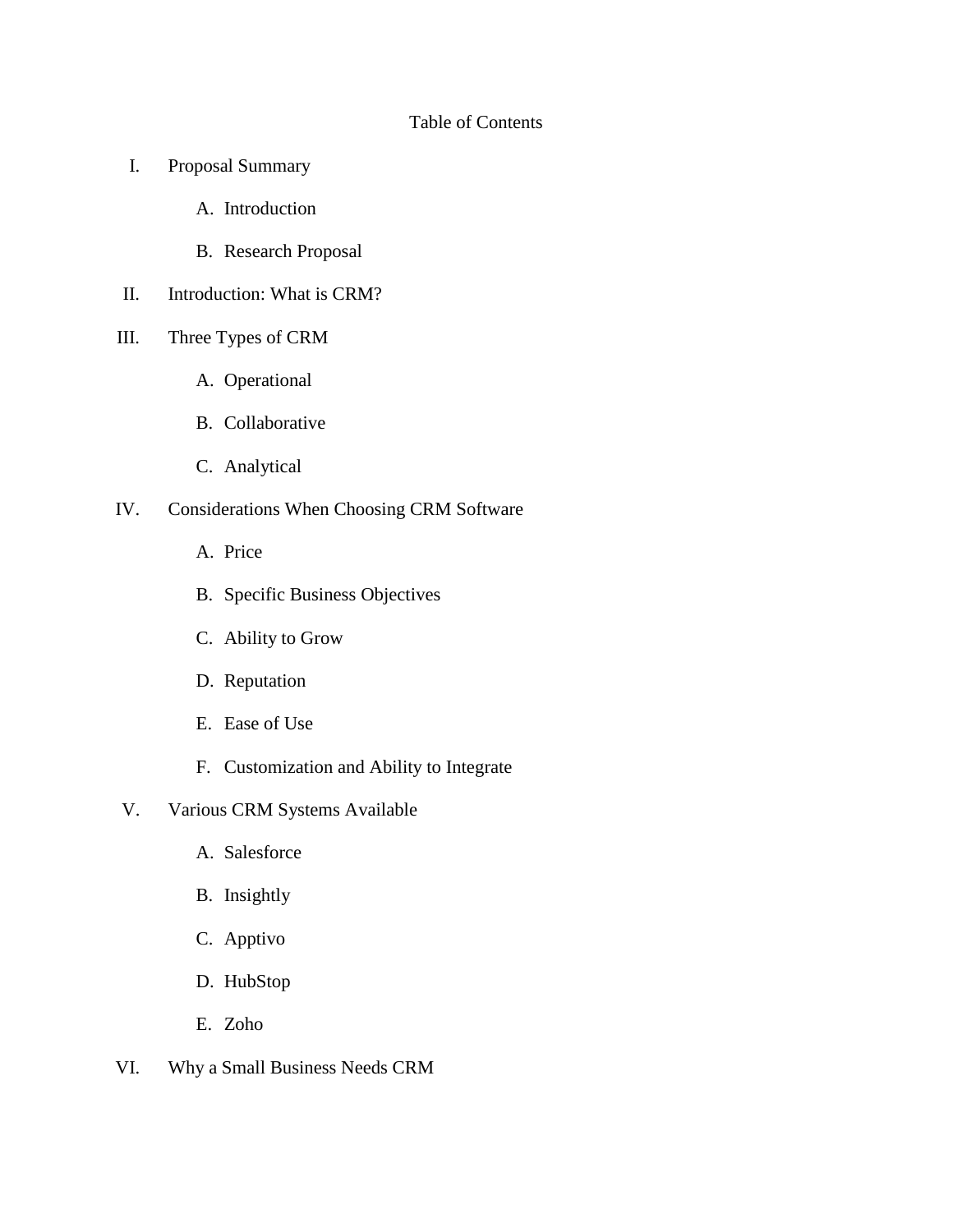- VII. Primary Research: How a Small Business Utilizes CRM
	- A. Questions Asked to Businesses
	- B. No Utilization
	- C. Fred C. Church
	- D. Merrimack College Bookstore
	- E. The English Muffin

# VIII. Conclusions

- IX. Recommendations
- X. Further Questions to be Answered
- XI. References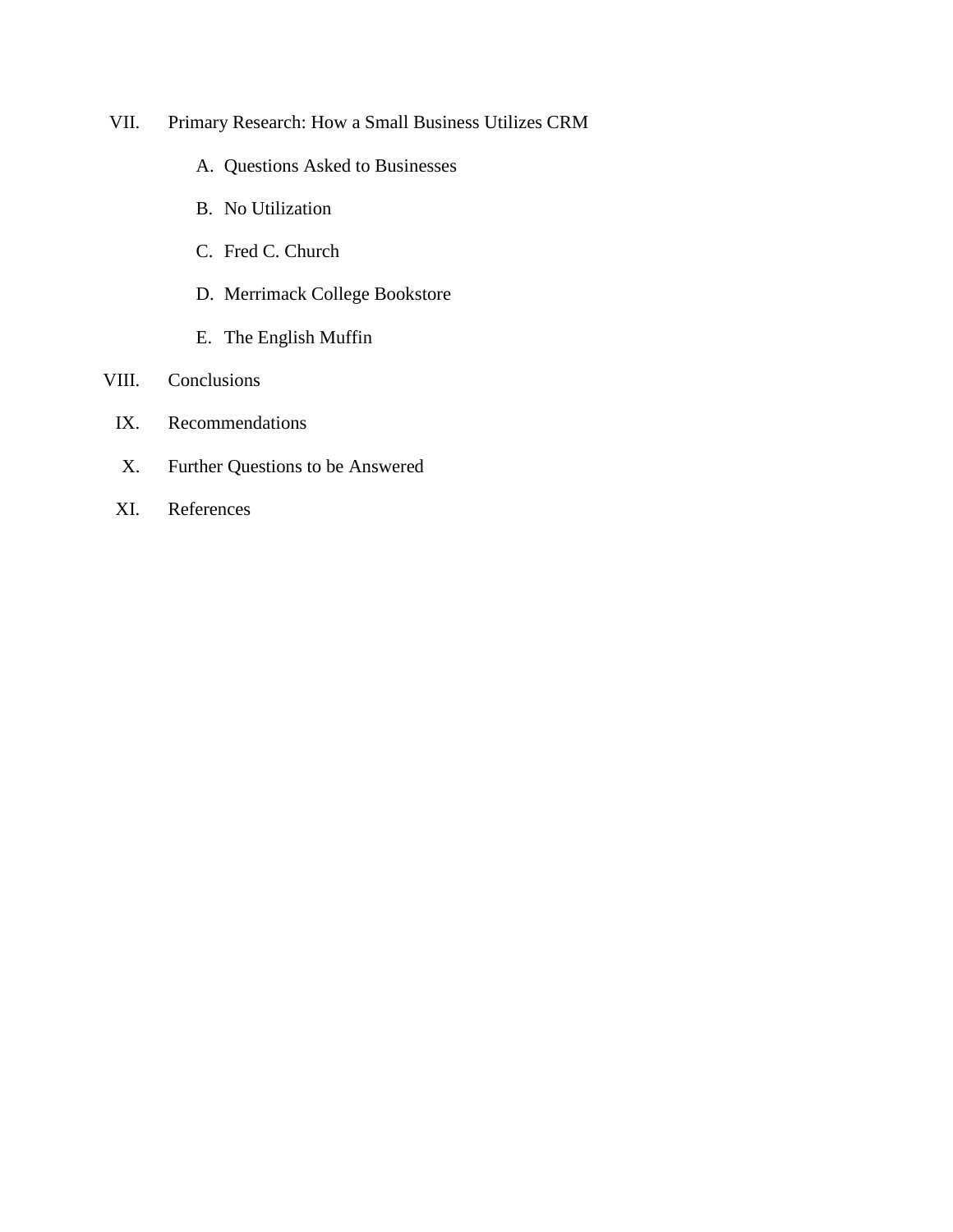### I. Proposal Summary:

Honors Capstone Proposal: Developing a CRM Strategy for Small Businesses **Introduction:** In a data-driven world, it is becoming easier than ever for businesses to gain more and more information about their customers and use that to their advantage. This data, gathered from previous business dealings, social media, inbound marketing and click data can be utilized to provide goods and services that are more accurately tailored to the specific consumer, and to provide successful customer service. However, there must be a customer relationship management (CRM) system in place to retain, sort, analyze and pull up information. This can be done using expensive software, which is what large and medium-sized corporations may do, but smaller businesses may struggle to find a system that works for them. This may mean a small business has multiple databases in which customer data is stored, and those are not integrated.

**Research Proposal:** We would like to research further into previous works about utilizing CRM, specifically in small businesses. We would then expand on these works by gathering data from a few local small businesses, using qualitative research, to determine what they currently use in terms of CRM tools, what issues they are experiencing with these tools, and how they think they could improve these. Then, we will put together this information to see if each business is experiencing similar problems (as in, whether all small businesses have the same challenges when it comes to CRM tools), and create a plan that can be used for small businesses to successfully integrate CRM into their business in order to create thriving relationships with customers.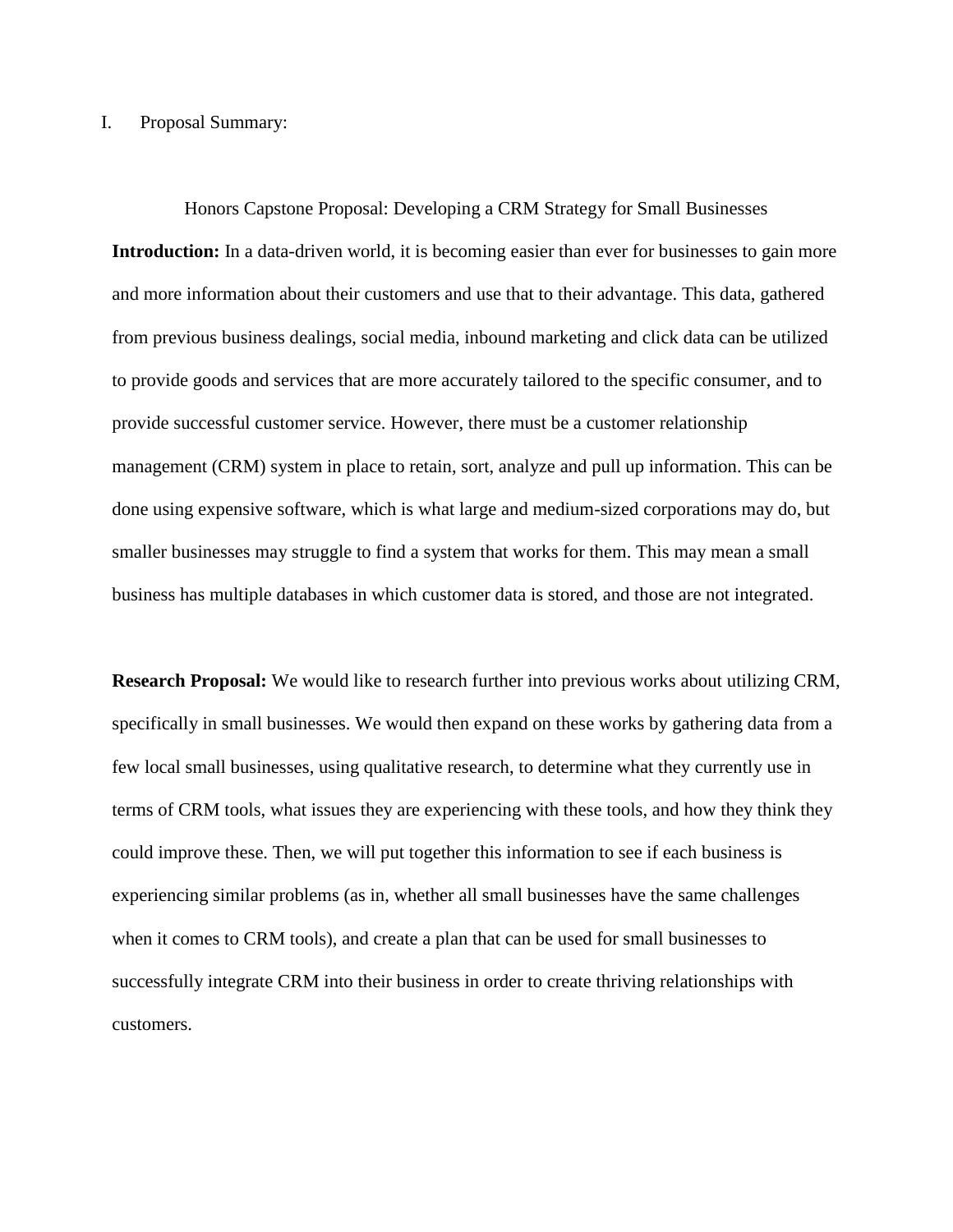#### II. Introduction: What is CRM?

Customer Relationship Management (CRM) relates to a business' ability to interact with customers. It deals with managing the data the company has that identifies the customers. It is critical for businesses to manage customer contact information and to have accurate information about the business happenings with each respective customer. The platforms for managing this information are called Customer Relationship Management (CRM) systems. Large businesses have high amounts of customer data and must understand the importance of CRM systems in order to succeed, but small businesses may overlook the necessity of CRM systems if they do not believe they have much data. It is just as important for small businesses to establish CRM systems, as customer data is critical in order to grow and remain efficient and streamlined (Microsoft). The main objectives of CRM are to create a central location for customer data, create easy flow between customers and marketing, help to make opportunities known, and analyze data to help the business make future decisions (Microsoft).

Customer Relationship Management is important in order for growth to occur in business, however it is also important when it comes to nurture campaigns for customers. For example, customer loyalty can be maintained "by storing key information to boost sales" (Angeles, 2017). When a customer joins a loyalty program and their information is stored in the company's CRM system, the customer can be tracked through every purchase or service provided. If the customer uses their loyalty card on their monthly grocery purchase, for example, the CRM system can be used to find out which items the customer most often purchases, and coupons can be sent for similar items to allow for growth in sales. Much of this can be done automatically, as "CRM software gives you and your sales team all the tools necessary to grow your business in a central hub with the least amount of work possible" (Angeles, 2017).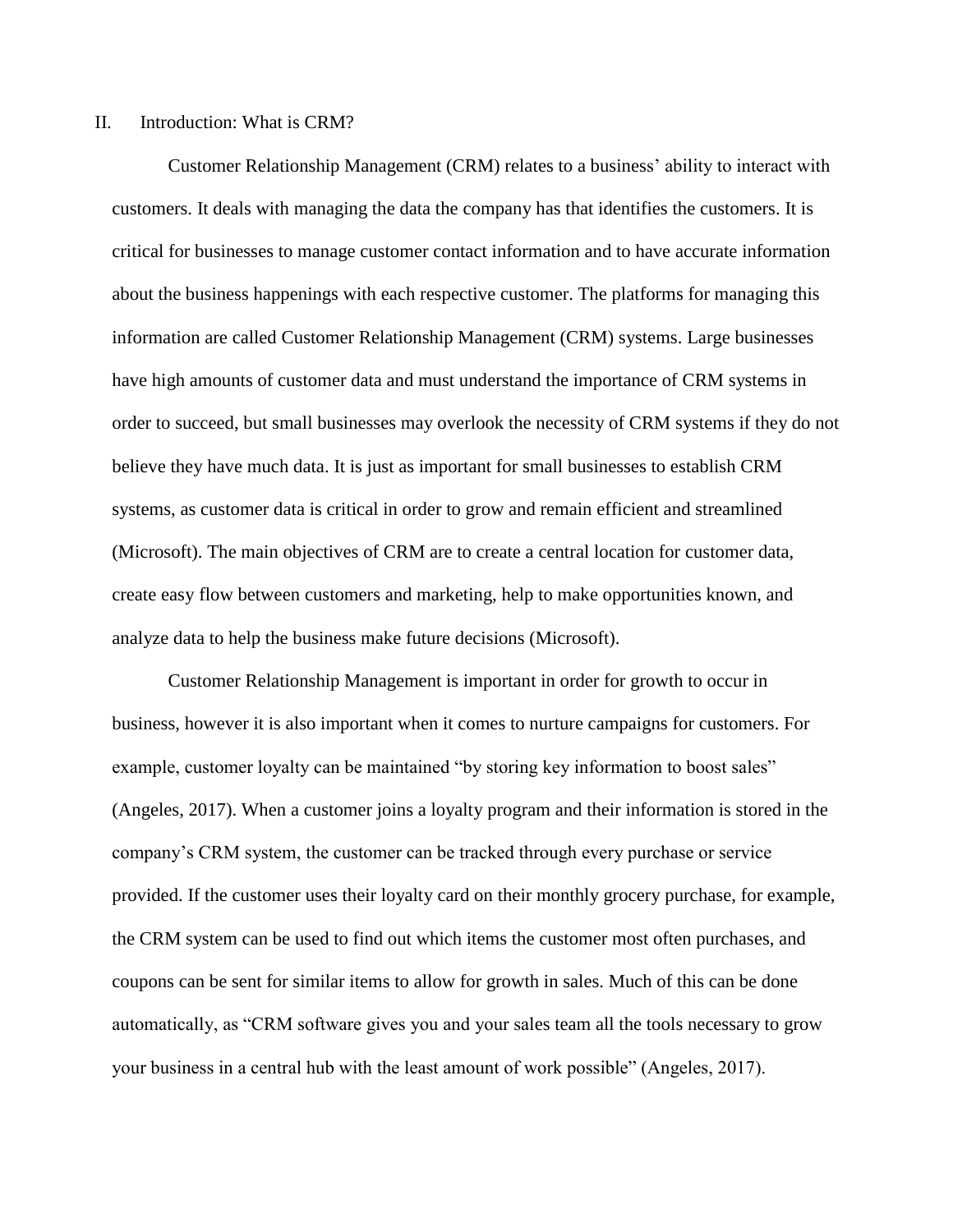One of the most important aspects to emphasize is the ability for all employees to easily access the system and accurately view and update customer information, all while respecting privacy of the customers.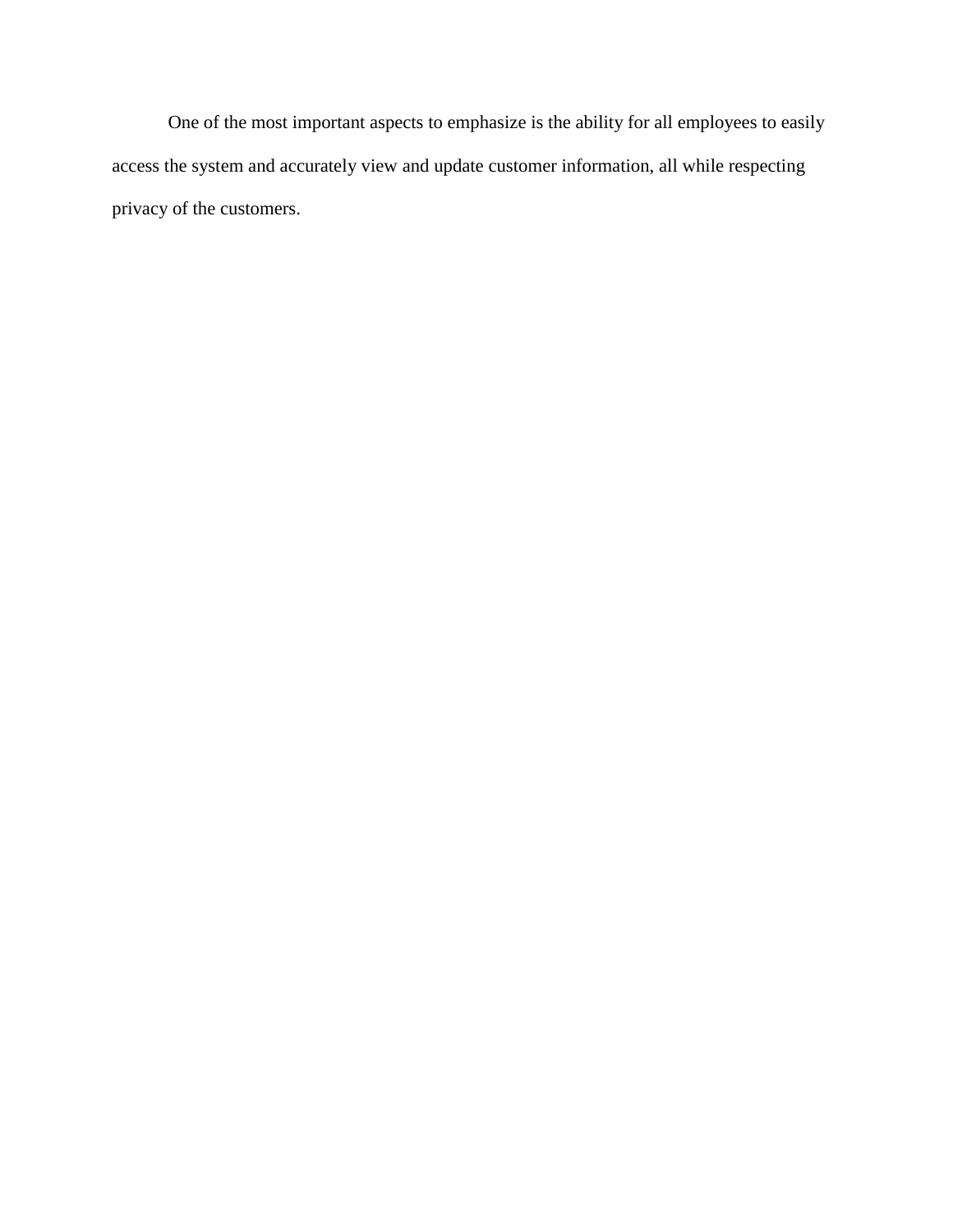## III. Three Types of CRM

# **Operational**

Operational CRM are the "products and services that allow an organization to take care of their customers" (Straight Marketing). These can be considered to be the systems put in place in an organization related to customers, such as a software for tracking customer data. Some examples of this include contact centers, data aggregation systems, and websites (Straight Marketing). This type of CRM is focused on the processes that the customer interacts with, with emphasis on automation. The following automations are the focus of operational CRM: Marketing Automation, Sales-force Automation, and Service Automation (MGS Experts).

Marketing Automation is the automated process marketers can use to target customers based on specific information gathered by the CRM system (MGS Experts). Different campaigns can be run based on specific customer information. This is especially important for larger businesses, as the automation creates easy marketing to customers. Marketers do not have to pick through the information in order to have a successful campaign, the automated system easily sends out the campaign to individuals whose information matches the target audience.

Sales-automation deals with attracting new customers and obtaining information about prospective additions (MGS Experts). This can be broken down into leads (beginning of possible customer) and then prospects (actively working to gain them as a customer). An automated system simplifies the process.

Finally, Service Automation is concerned with the interaction of customers, and creates a customer history (MGS Experts). This information helps to show the needs of the customer based on the previous interactions the client had with the company (MGS Experts).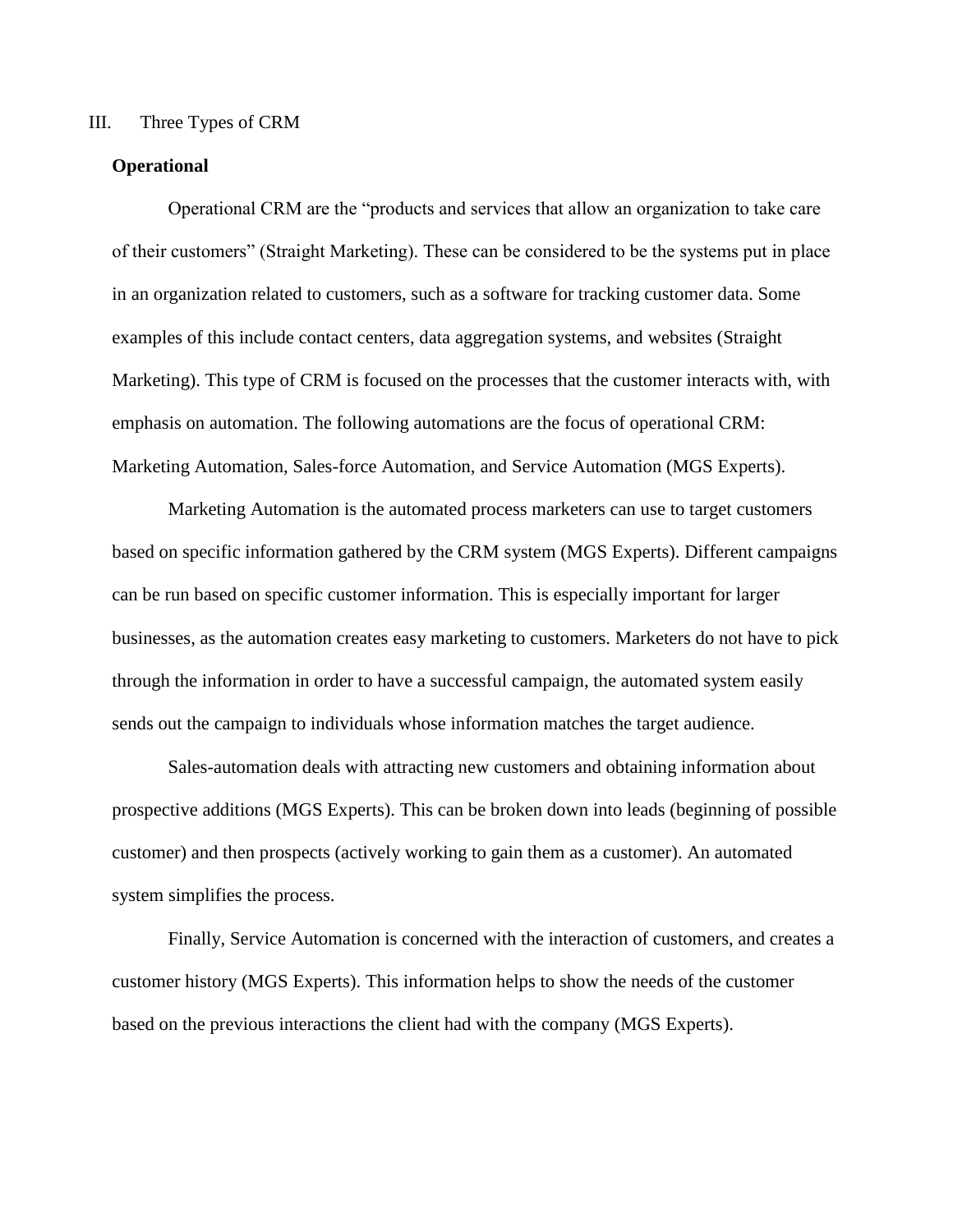## **Collaborative**

Collaborative CRM is "communication with customers and covers direct interaction with customers including feedback and issue reporting" (Straight Marketing). Outreach to customers, as well as inbound customer communication, is considered to be collaborative. Some examples of this include web pages, email, and Automatic Voice Response (Straight Marketing). The intention is to create better interactions with customers while retaining customers. This allows for customer interaction across the different channels, and allows customers to have a better understanding of the entire business process (MGS Experts). Customers are more likely to stay with the company if collaborative CRM is in place, and the respective business is also more likely to have an easier process for the customers. There are two major parts to collaborative CRM, interaction management and channel management (MGS Experts).

Interaction management deals with creating a system that is concentrated on the communication between the organization and the customer (MGS Experts). This goes as far as the client's preference on how to be contacted, such as in person or over a certain technology. Examples of different ways customers may prefer to interact are in person meetings, web meetings (Skype or another video channel), phone conversations, and email exchanges. The organization needs to understand how the client operates in order to successful do business and make the client comfortable and happy.

The next component is channel management, which deals with improving the channels that are used to interact with customers (MGS Experts). Companies need to keep the technology updated so that customers have an easy and quick process to connect with the organization. The latest technology will ensure efficiency and the accuracy of the collection of data (MGS Experts).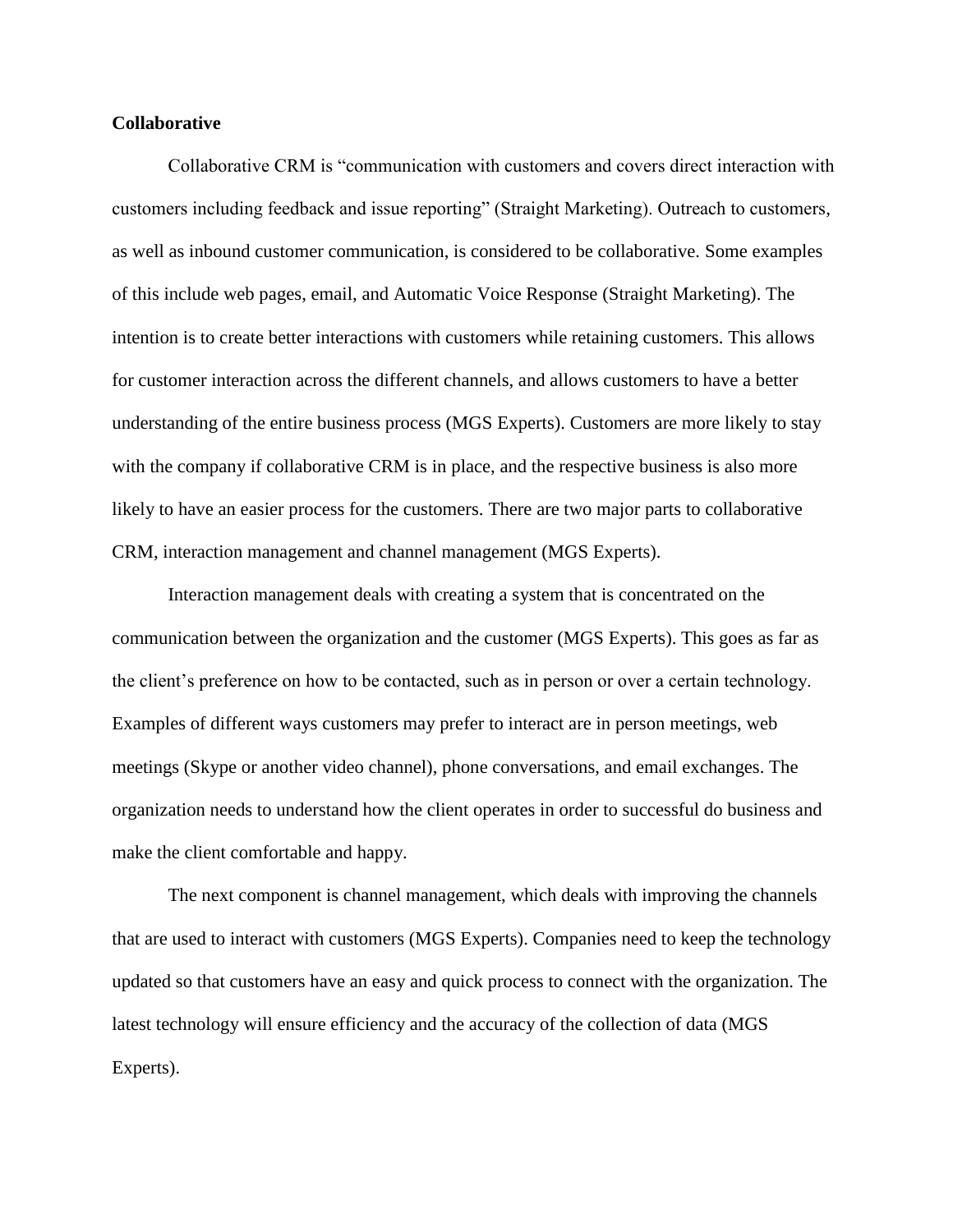## **Analytical**

Analytical CRM involves the "analysis of customer data for a host of different purposes" (Straight Marketing). This type of CRM is used to plan more effectively for marketing campaigns, and "design and execute targeted marketing campaigns that optimize marketing effectiveness" (Straight Marketing). The analysis is done throughout each part of the organization; there is customer analytics, marketing analytics, sales analytics, service analytics, and channel analytics (MGS Experts).

Customer Analytics involves analyzing customer information in order to have a better understanding of the customer and the customer behavior (MGS Experts). A business needs to understand its customers before it can successfully and consistently create products that fulfill the customer needs.

Marketing Analytics are crucial to finding new opportunities in the market (MGS Experts). The firm needs this to understand how they will create value for their customers in the future. It is also important because in helps determine marketing strategies and create a marketing plan throughout all levels of locations (MGS Experts).

Sales Analytics work to determine future sales in terms of volume and profit (MGS Experts). This helps ensure that all potential sales opportunities are taken, and helps create a more efficient sales process (MGS Experts).

Service Analytics are critical because they result in alterations to the services based on customer feedback (MGS Experts). The services are changed according to information from customer satisfaction, product cost, product quality, and complaints received (MGS Experts).

Finally, Channel Analytics looks at customer behavior across different channels. This is used to determine how the customers will be contacted (MGS Experts).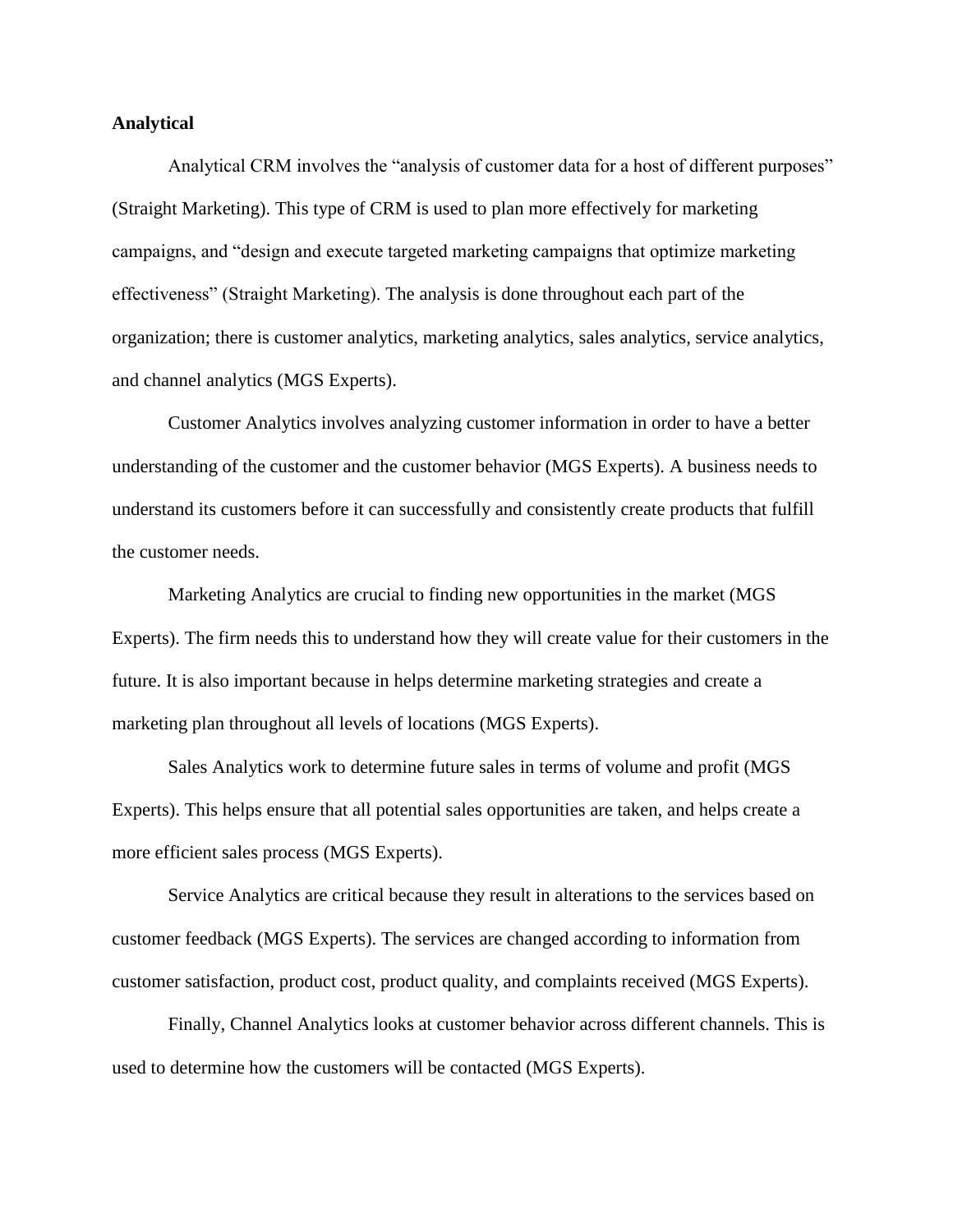# IV. Considerations When Choosing CRM Software

# **Price**

Price is an important consideration when choosing CRM software, especially when it is a small business. Often times, the price of the software is the reason businesses do not have a CRM system, as they do not feel it is worth it to invest in the software. Prices for CRM software are usually a monthly fee, and often the price is dependent on a variety of factors, such as the number of users and features. To begin with, businesses may try free trials of different software, but this is not a long term solution. It is important to research the long-term costs and the longterm benefits of the software, and to not just look at the out-of-pocket costs (Diana). It is critical to choose a CRM software that will work with the infrastructure and not cause unnecessary costs when integrating with the infrastructure (Diana).

#### **Specific Business Objectives**

It is important to have clear goals before choosing a CRM software, as there are different capabilities according to each software ad respective plan (Diana). There should be support from at least one higher level executive, as well as the major departments who will be utilizing the software (Diana). Once the objectives of both the business as a whole and each department is understood, the softwares can be analyzed and a specific plan can be chosen based on price and capabilities. The departments, primarily sales, marketing, and service, should write a list of their requirements from the software, and this list can then be used to measure the success of the software (Diana). It is important to have specific and measureable goals of the software in order to determine in the future how useful the product is for the business. This allows businesses to see the value of their CRM software (Diana).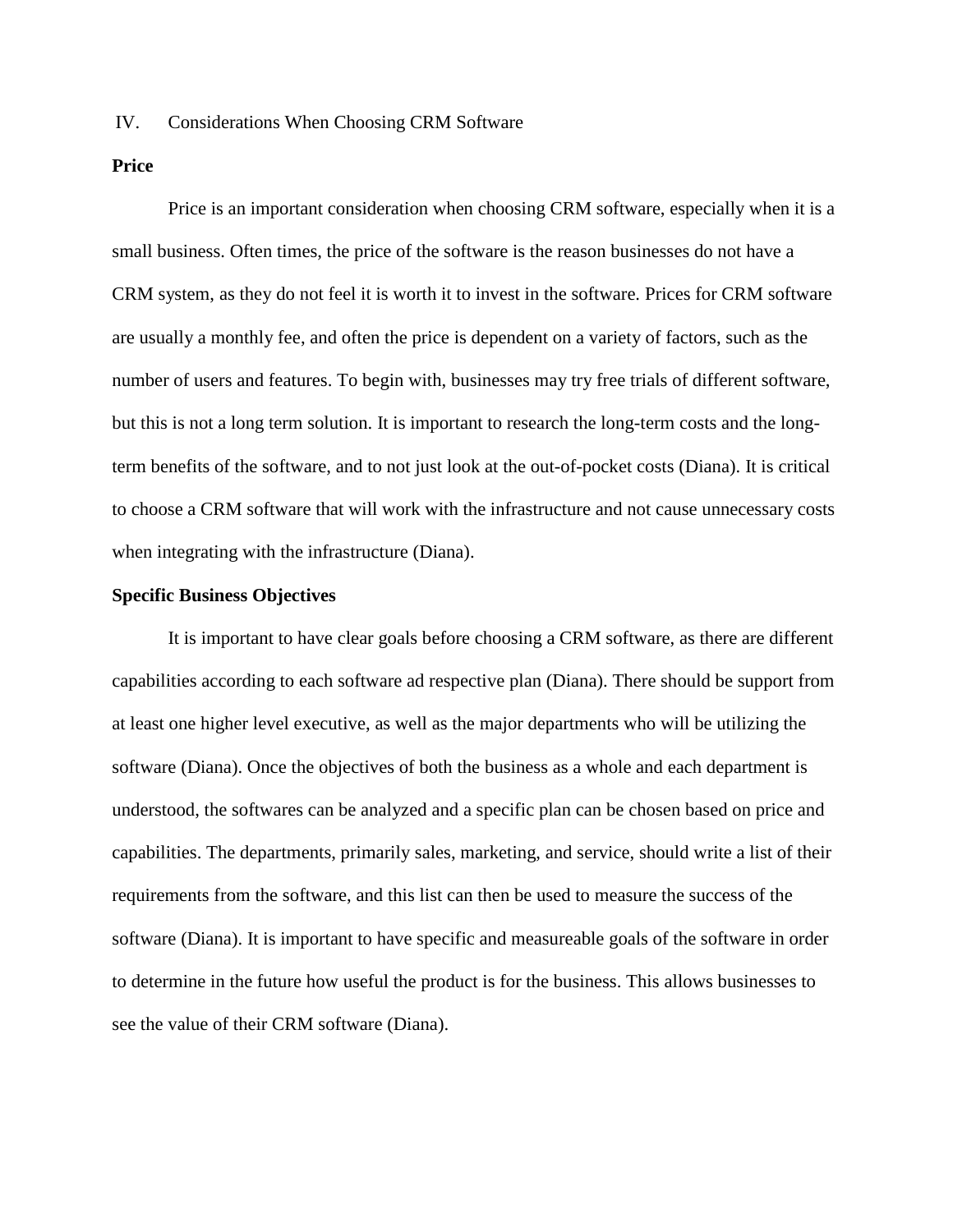## **Ability to Grow**

The CRM system selected should be able to grow with the business, as a business should not be buying a new software every year (Diana). It is important to chose a software that is appropriate for the future growth of the company, or will at least last for quite a few years before needing to be replaced. This may mean the company will choose to start with a basic level plan, but they look at the more advanced plans as well and are aware that the advanced plans will be appropriate for the business as the company grows.

## **Reputation**

Reputation is another consideration when choosing a CRM software (Diana). User reviews are great tools to look at when determining a CRM software, and there are many magazines and social medias that rate the CRM softwares (Diana). Consider speaking to currently customers of the product and inquiring about their satisfaction with the product (Diana).

#### **Ease of Use**

The software should also have a great deal of functions without being too overwhelming for the members of the business (Diana). Some CRM softwares are extremely elaborate and intricate, and it is important to understand the demands of each respective business (Diana).

#### **Customization and Ability to Integrate**

There are many different platforms the businesses can integrate their CRM systems with, such as Google services and Outlook. Businesses need to determine the level of integration and the amount of features needed for their company. Some softwares offer a great deal of customization, while others have very simple features.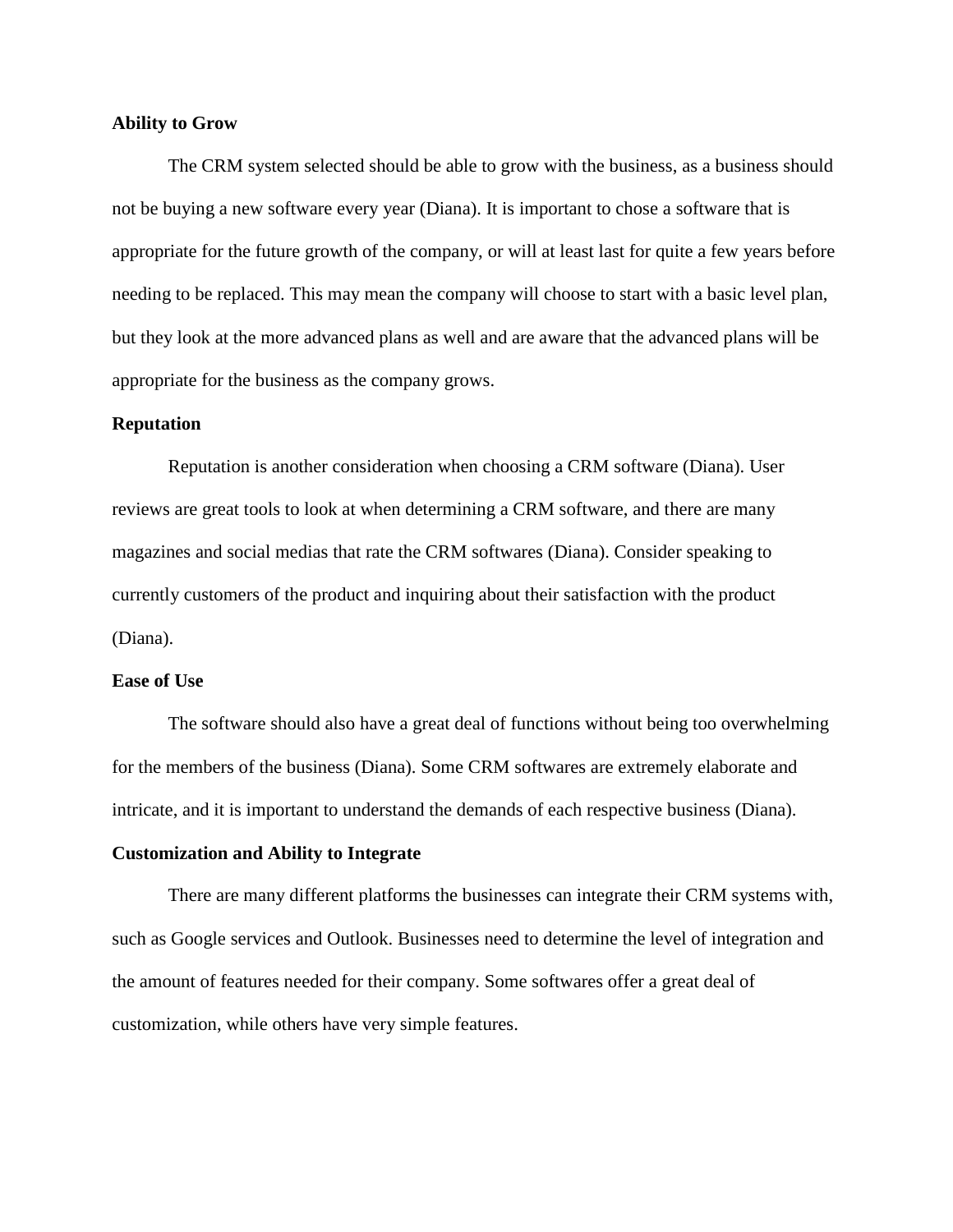# V. Various CRM Systems Available

There are many CRM softwares available to purchase by businesses. A few of the most popular are detailed below.

#### **Salesforce**

Salesforce is the leading CRM software with about 14% of the CRM market (Blattberg 2014). The company invented cloud-based CRM, and it creates an easy connection between sales, marketing, and service management (Blattberg 2014). Salesforce has about 150,000 customers and 7,200,000 users (Hollar 2016). The software serves anywhere from very small to massive companies, as the use of the cloud allows for the management between sales, marketing and service (Blattberg 2014). The price of this software ranges from \$5-\$300 per month per user, all depending on the features chosen (Blattberg 2014). Salesforce is powerful, but small businesses may not need the amount of features offered.

Salesforce integrates with a social media network called "Chatter" and works with both iOS and Android devices (Blattberg 2014). A current weakness of Salesforce is mobile devices, but Salesforce is attempting to change that with "Salesforce1" (Blattberg 2014). Also, Capterra lists Salesforce as one of the Top 20 Moat User-Friendly CRM Systems (Hollar 2016). While CRM has many features, they have so many that it can be difficult to learn the program. This then makes it difficult to deliver a powerful App that has the capabilities of the cloud-based service (Whitford, 2014).

Salesforce is a great CRM software, but it is not necessary for small businesses that just want simple uses for their CRM. It is better for medium sized to large sized companies that have complex CRM structures.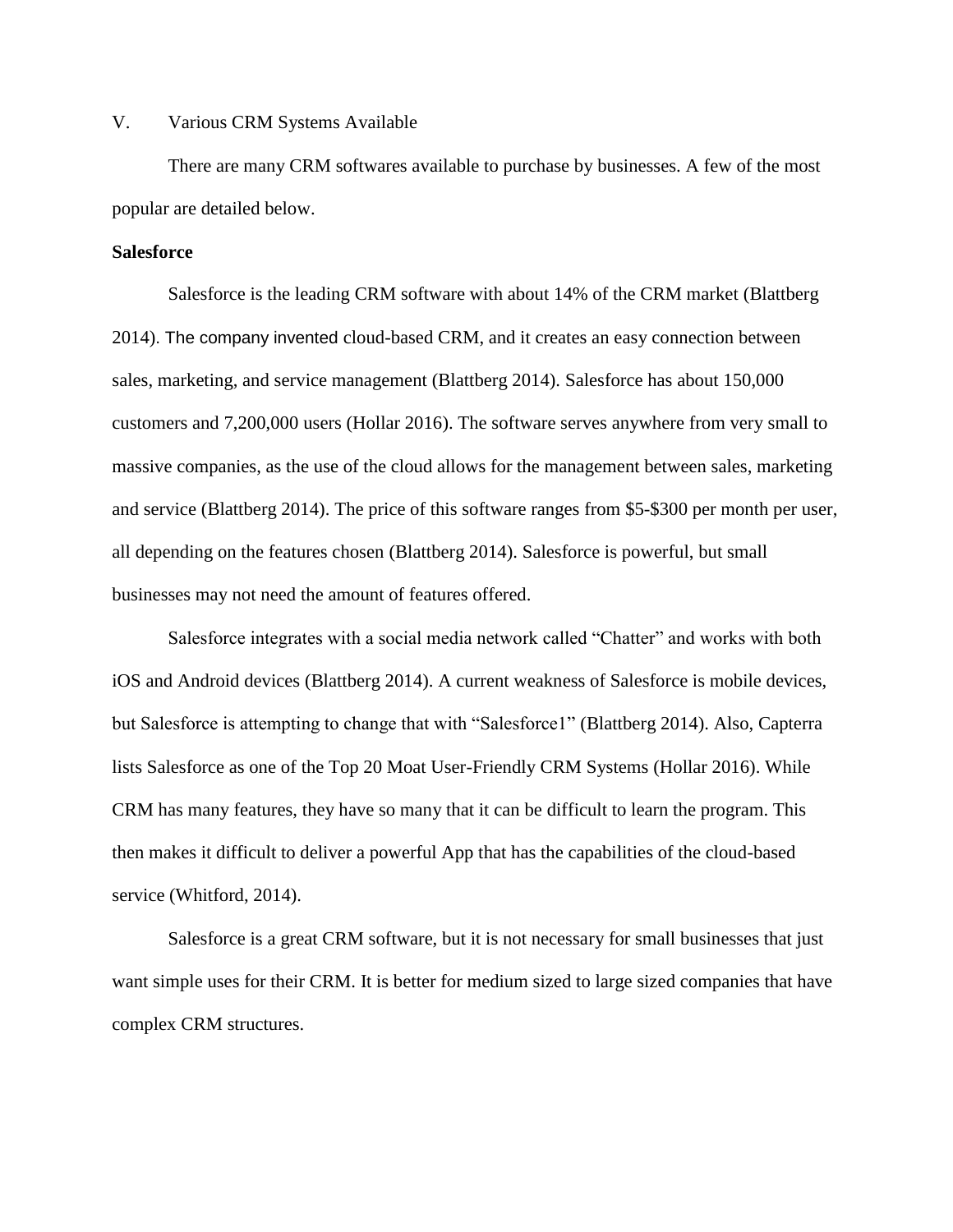## **Insightly**

Insightly is a cloud-based CRM software and is one of the cheapest options (Blattberg 2014). This software is meant for small businesses and startups, and it does not have the capabilities for larger companies. Insightly offers a free plan for up to three users, and then there are three paid plans users can choose. The starter plan is \$29 dollars per month, the advanced plan is \$49 dollars per month, and the pro plan is \$99 dollars per month (Blattberg 2014).

While there are more than 350,000 users, only tens of thousands actually pay for the software (Blattberg 2014). Insightly does have the ability to integrate with Google services, such as Google Apps, Gmail, and Google Drive (Blattberg 2014). It also integrates with Evernote, Office 365, Outlook, and MailChimp, and it has a mobile app for iOS and Android devices (Blattberg 2014). Insightlty is a great solution for small businesses and startups, although the businesses will need to switch softwares as it grows.

# **Apptivo**

Apptivo **c**ombines contact and lead management with project management and marketing software, and is relatively cheap (Hollar 2016). There are about 40,000 customers and 70,000 users on the software. Apptivo is the Editors' Choice for CRM software on PC Magazine (Kovac and Marvin 2016). Kovac and Marvin state that Apptivo is "one of the most flexible and affordable CRM tools on the market" (Kovac and Marvin 2016). The plans start at \$10 per month, with the Ultimate Plan being \$25 per month and \$20.83 per user (Kovac and Marvin 2016). Apptivo even supports mass email marketing and there is an App for mobile phones (Kovac and Marvin 2016). Apptivo is a great option for companies that want the flexibility and functionality of other softwares but do not want to pay the price of the softwares (Kovac and Marvin 2016).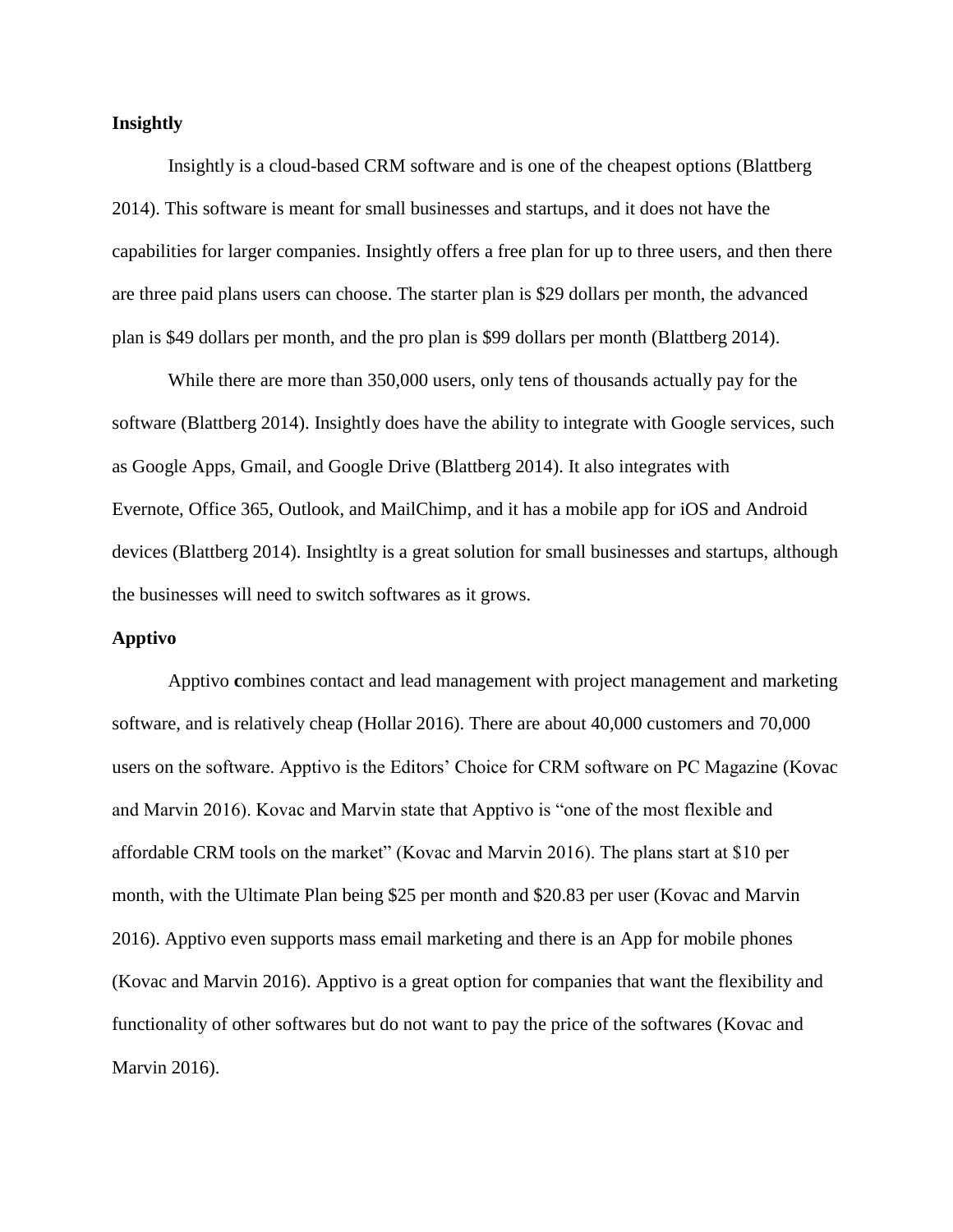## **HubSpot**

Hubspot is a free CRM tool that integrates with the other marketing software offered by the company (HubSpot 2016). The CRM is cloud-based and easy to use; with email marketing tools, social media marketing tools, lead management, and many other features (HubSpot 2016). The software has about 60,000 customers and 120,000 users (Hollar 2016). It is not as developed as other softwares, but it is a great option for a CRM software.

# **Zoho**

Zoho CRM is free for up to three users, and costs between \$12 and \$35 per user with three different plan options (standard, professional, and enterprise) (Blattberg 2014). It has integrations to social media, Google applications, Outlook and Quickbooks, and it offers API for custom integrations (Blattberg 2014). Zoho has about 80,000 customers and 20,000,000 users, and is one of the most popular CRM softwares (Hollar 2016).

There are clearly many softwares businesses can choose from, and companies need to decide on the appropriate software based on budgets and functionality. Small businesses need to invest in a CRM software that is cost effective but maximizes their ability to connect with the customers. CRM softwares are critical to the success and growth of businesses, and companies should do further research to determine the optimal CRM software.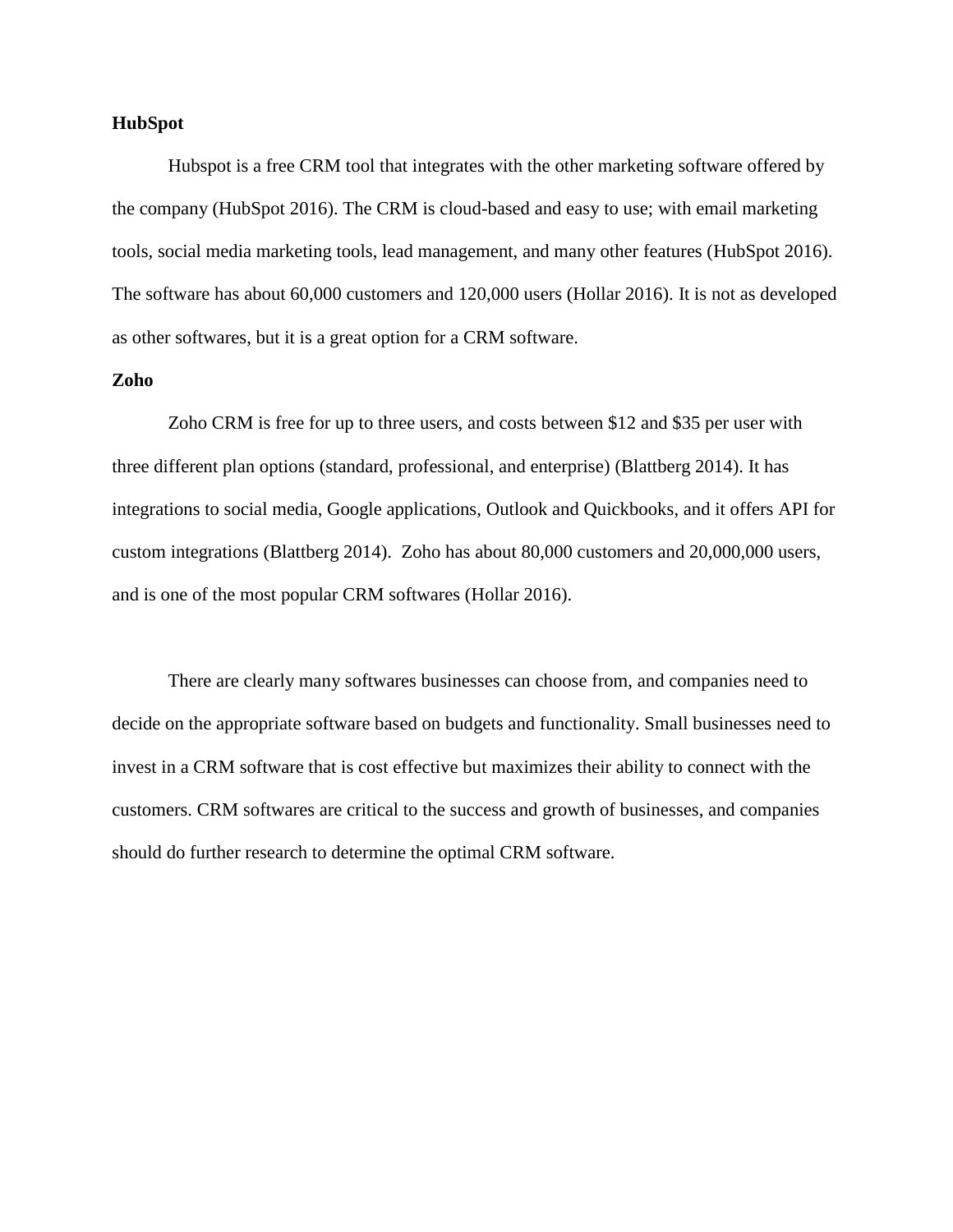# VI. Why a Small Business Needs CRM

There are many reasons why a company may need CRM software, including the need for a robust contact management system, a desire for an automated way to boost sales, and the want to deliver better customer support (Angeles, 2017). First, the need for a contact management system is crucial to any business, and "for growing small businesses, traditional email, mobile, and other address books likely won't be enough" (Angeles, 2017). In addition, these methods are not sustainable for the long term. Utilizing CRM software allows a company to have a database for "all types of insights on customers, including contact information, purchase histories, how customers browse your website, ways and times they've interacted with your company (and reasons why), demographics, interests, personal preferences, and more" (Angeles, 2017). Without a CRM system, it is nearly impossible to track data about customers to this detail.

Next, using a CRM system can be an automated way to boost sales, including tools that are involved in most CRM softwares including lead generation, prospect nurturing, email marketing, sales quotes and invoicing, order tracking, sales forecasting, performance tracking, and competitor tracking (Angeles, 2017). Lastly, CRM software can give you the ability to deliver better customer support. Customer relationship management is all about developing better relationships with customers, and that allows a company to see from the unique perspective of each customer. With the knowledge gained and tracked using a CRM system, better advice can be given to each customer. Information can be gathered and "having all this information in one place makes it easier for sales and customer service representatives to answer customer questions and resolve issues because they'll have a readily available point of reference" (Angeles, 2017).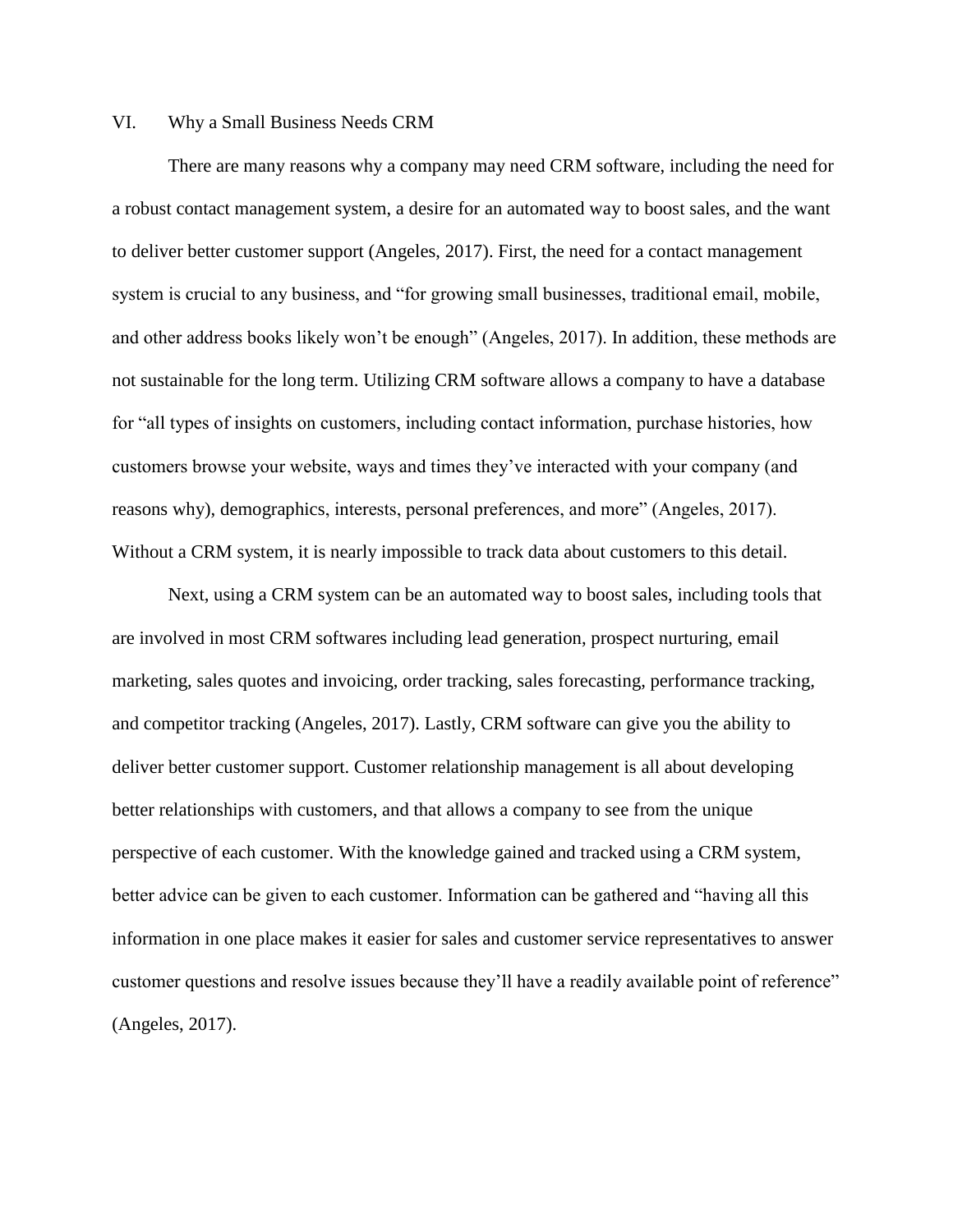# VII. Primary Research: How Small Businesses Utilize CRM

#### **Questions Asked to Businesses**

The following questions were posed to various local small businesses in order to determine what was normally used for customer relationship management systems. The answers to the questions and further analysis of the answers follows in later sections. Any email interviews were also sent out with a brief description of our project and Customer Relationship Management in general. Businesses could also choose not to answer any question for any reason, which some choose to do for privacy reasons.

- 1. What forms of customer relationship management do you use in your business?
	- a. Do you use a database?
	- b. What software do you use?
	- c. Do you have a loyalty program?
- 2. If you have a database, how do you use it to connect with your customers?
	- a. Do you see any more opportunities for uses of this database?
	- b. Do you see any problems with these database?
- 3. Do you have a loyalty program?
	- a. What sort of information about customers do you collect using your loyalty program?
	- b. What are the rewards?
	- c. Do you see any more opportunities for uses of the loyalty program?
	- d. Do you see any problems with the loyalty program?
- 4. Open: any other discussions about customer relationship management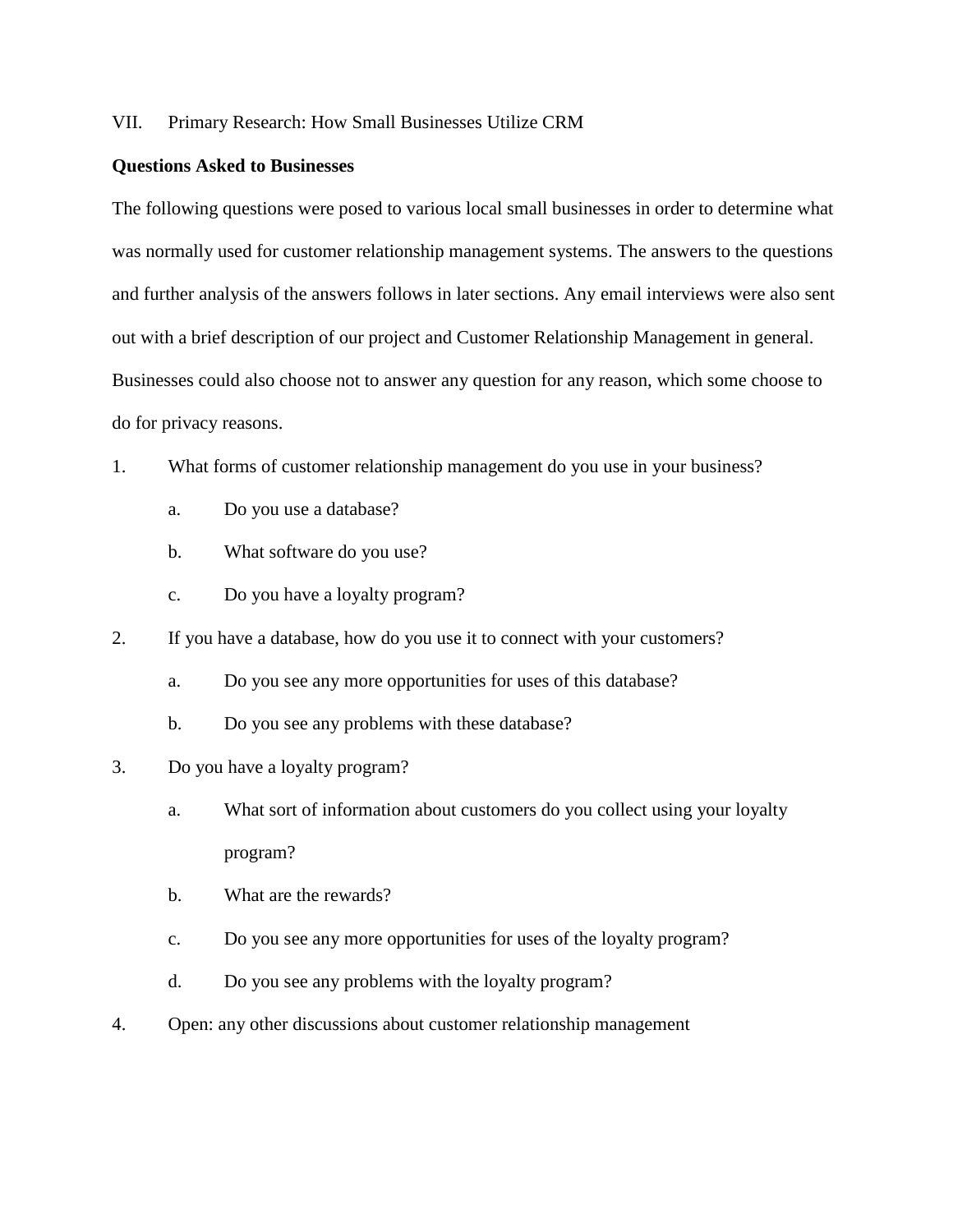#### **No Utilization**

Based on secondary research, it was expected that many small businesses would not utilize a CRM system and would not want to pay for the software required. In the North Andover area, many small businesses were contacted regarding their use of CRM. Many of these businesses do not currently implement a CRM system, as they fall among the many small businesses who do not see the value of a CRM system.

A local optical shop owner in the area stated that he/ she has chosen not to introduce CRM software, although they did consider it in the past. The business relies on referrals, prior clients, and walk-ins. This shop owner may find it useful to use CRM software in order to keep track of his clients and how his/her clients are connected. The owner could also utilize the software to market specific glasses, contacts, or other goods/ services. Targeted emails could be sent out specifically to clients that have contacts, or clients that have glasses. As the business continues to grow, the owner may change his/her mind and use CRM software in order to position themselves more competitively in the industry.

A small beauty shop in the North Andover area has also stated they are not using CRM software. They could also utilize CRM software in order to target their marketing, by tracking past purchases and then recommending similar products or products with the same scent or type. They could also offer discounts through emails, and advertise new products. They could even take it a step further and send out recommendations with quotes from current customers that have used the product in the past. That way, they are connecting with customers who already purchase the product and encouraging other clients to purchase them as well. There are an abundance of beauty product shops; it is important to differentiate and capitalize on their marketing opportunities.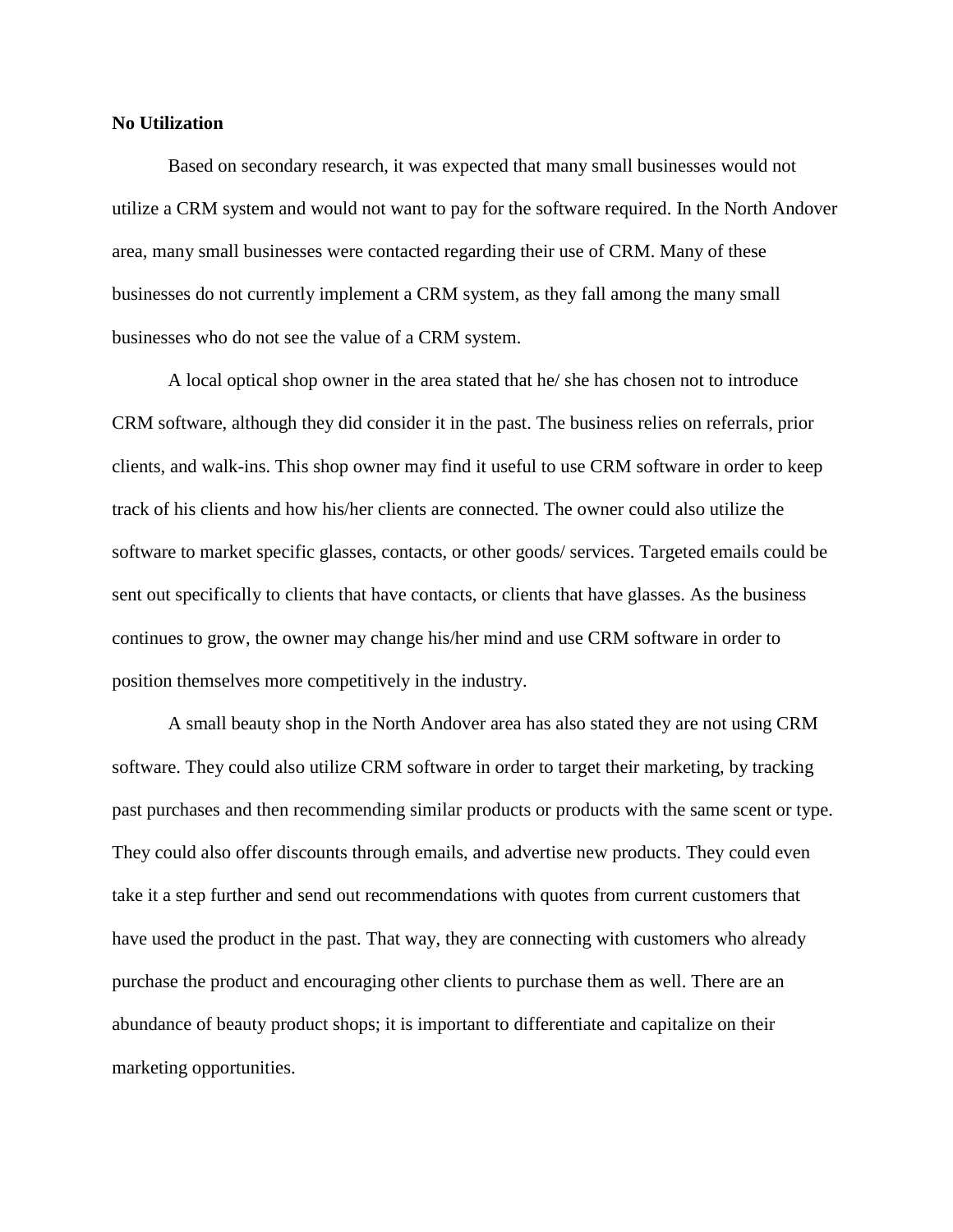## **Fred C. Church, Inc.**

Allyson Bois, Communications and Recruiting Coordinator at Fred C. Church, Inc., was kind enough to answer a few questions about the company's CRM system. Unfortunately, due to privacy reasons, she was unable to be too specific about the CRM system that they used, or the loyalty system in place. Fred C. Church, Inc. is an insurance agency with several locations, although this study was only focused on the Andover location. They are a medium sized company, and they have been in business for 150 years so they are well established (Fred C. Church 2017). The slogan of Fred C. Church, Inc. is, "Because it's not just the policy, it's the people.®" The company's focus on their customers is important to note, because they should be investing the money to stand behind this promise.

Fred C. Church, Inc. utilizes a database that is built into their agency management system. In terms of customer relationship management, the company works on an individual basis to keep the information up-to-date. Each Account Manager/ Account Executive is expected to maintain a positive and active role with their clients, by sending out thank you notes and normal correspondence. The company tries to make the Account Managers highly accessible, and invites clients to call, text, or email their Account Manager when encountering any questions. The clients also receive contact before the renewal of their insurance policies.

The company sees some issues with the current database they use in terms of it not currently reaching its current potential of use. They are looking into having a better email campaign to have more frequent connection to customers. Currently, the company is using a system that does not allow them to have mass email campaigns, preventing the maximum connection to their customers. The company should look into other CRM systems, even if that means investing more money into their CRM software.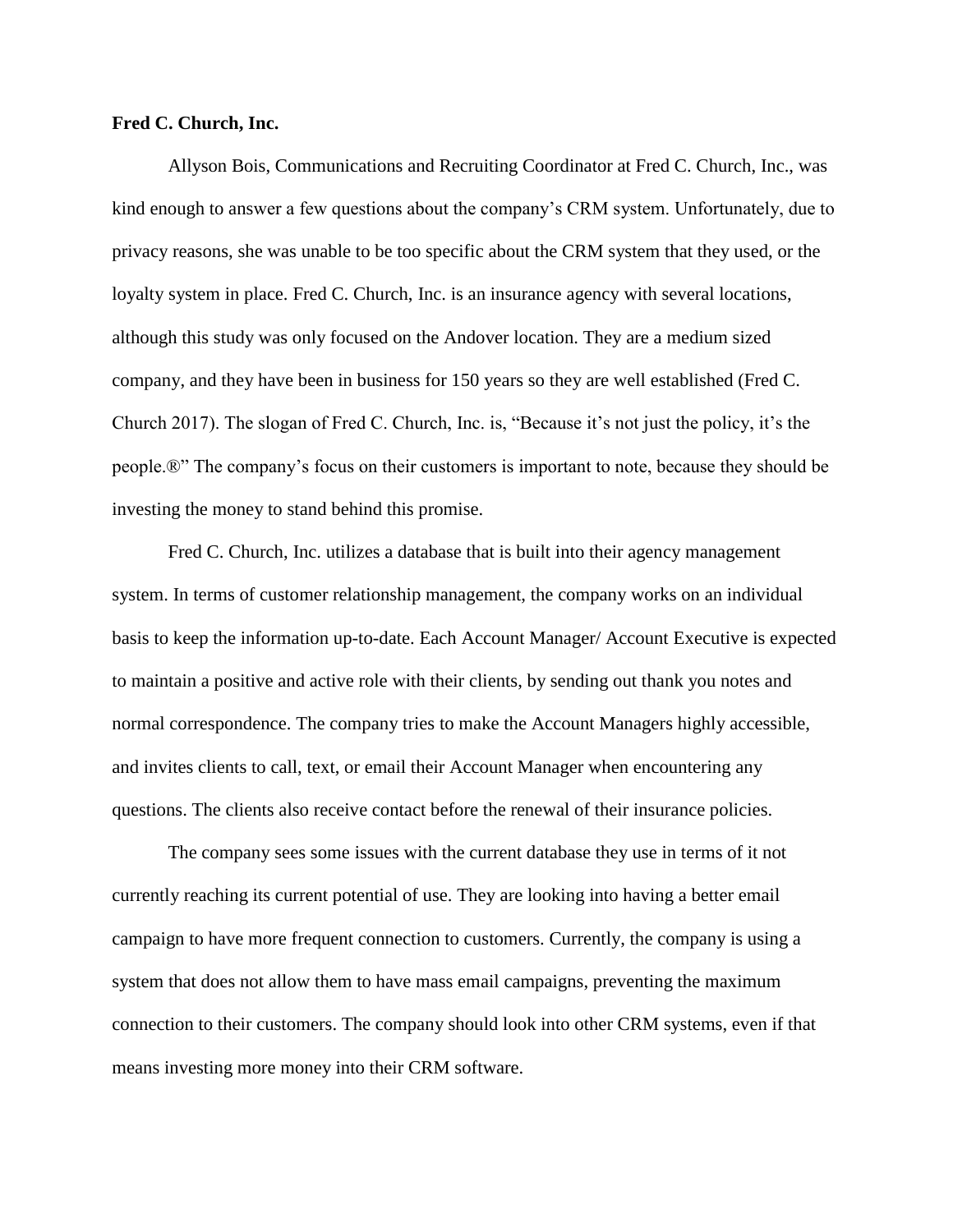## **Merrimack College Bookstore**

Brittney Hale, Marketing Manager at the Merrimack College Bookstore, also answered a few questions about her respective company's CRM system. The Merrimack College Bookstore is a campus store (although part of a larger company) providing books and apparel to students. The College is located in North Andover, and is relatively small.

The customer information is kept track of by the POS system, they do not have any other CRM system. The POS system requires information with a book rental and/or purchase, which allows data to be collected on how many students purchase their books through the bookstore. It also keeps track on the customers that are renting, and helps the bookstore prevent late returns or forgotten rentals. When asked about how valuable the database is for the business, Ms. Hale stated that, "The database is very valuable as it allows us to track numbers and see how much money students save a year by renting their textbooks, which is now at over \$1 million since 2013" (Brittney Hale, 2017). This information helps the company predict future trends and market to future customers.

The Bookstore recently began a loyalty program in the form of an email program that customers can sign up for in order to receive a 20% off (one item) coupon on their birthday. The loyalty program requires the following information in order for customers to sign up: ID Number, Name, Phone, Email, address, and birth date. The Bookstore should expand the loyalty program and connect the POS system with the loyalty program. They should also offer more perks to members of the program, rather than just one discount a year. The more customer contact, the more people will come into the store. The Bookstore should also utilize campus events in order to get more people to come in and receive a perk. Ms. Hale acknowledged the need to expand the loyalty program in her interview.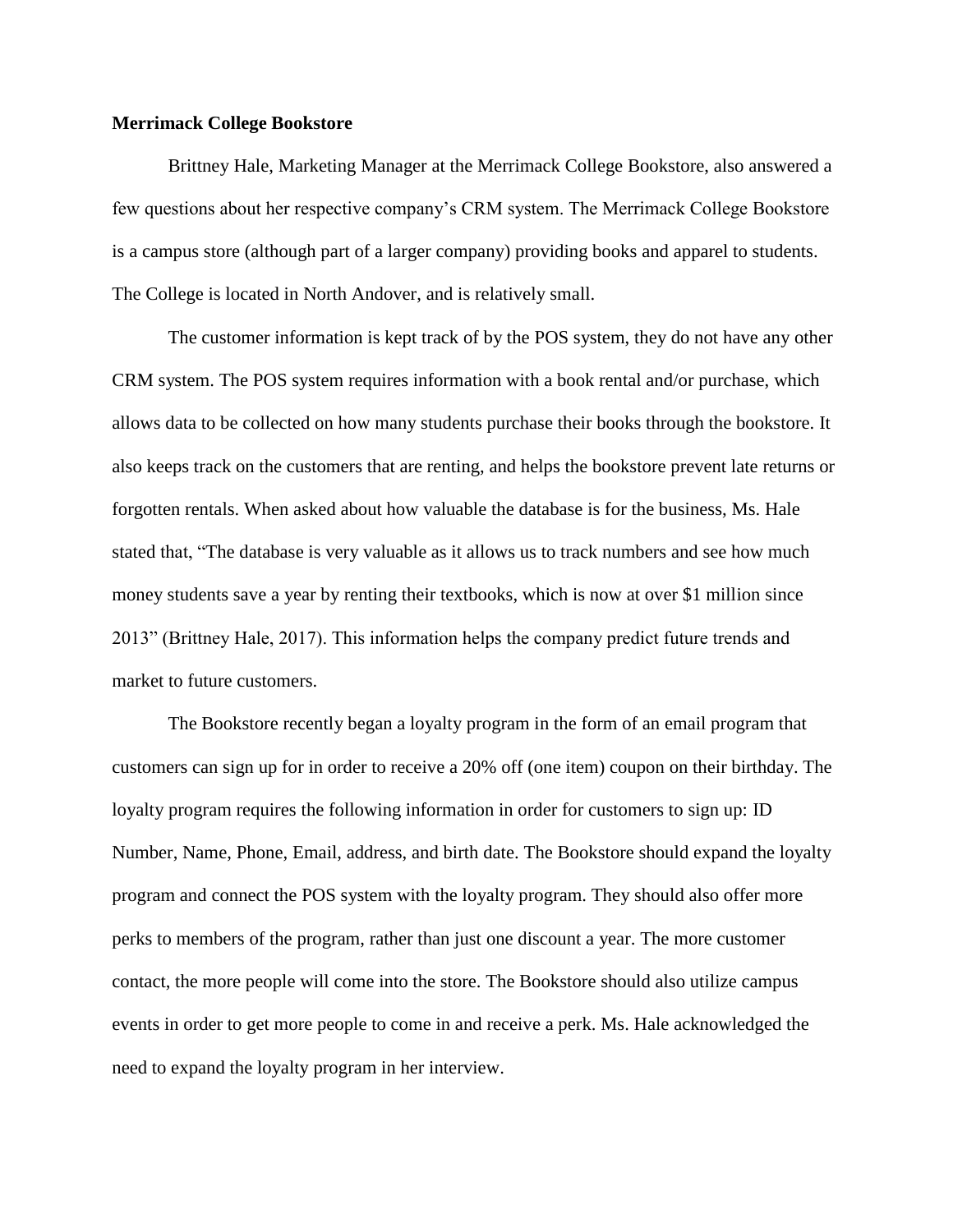# **The English Muffin**

The English Muffin is a small breakfast and lunch diner located in the southern New Hampshire area. Overall, the sales at this restaurant are estimated to be about \$400,000 annually. The restaurant has been in business for approximately fifty years, but new ownership has taken over for the past six years. As soon as the new owner took over management of the restaurant, various technologies were changed, including customer relationship management methods. As of 2011, the restaurant has used Aloha systems as their computer system, rather than pen-and-paper for orders and classic cash registers. The restaurant also implemented a loyalty program, and social media (Facebook) use.

The loyalty program and Facebook are the main customer relationship management programs used at the English Muffin. Facebook is used to connect with customers, as customers click "like" and then follow the restaurant for various updates, which often include menu updates or changes to restaurant hours. As of April 2017, the page had 912 "Likes", and 1,931 people had "Checked In" to the restaurant. Examples from the English Muffin Facebook page shown below:

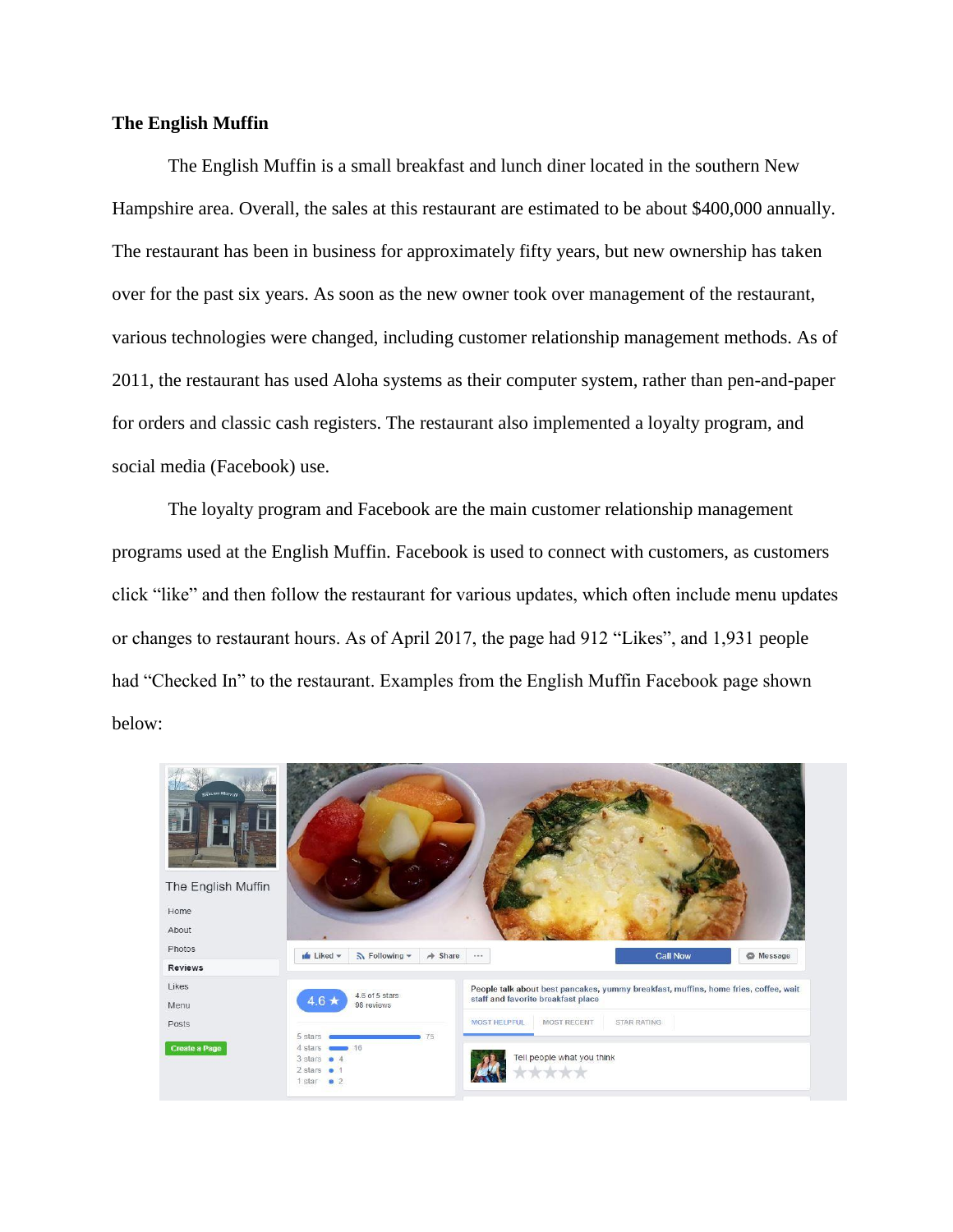

The English Muffin loyalty program is another customer relationship management tool that could be utilized more effectively. Currently, the program is used to increase customer expenditure and bring customers in for more purchases. This is achieved by scanning a card into the Aloha loyalty system, giving the customer a "point" for every dollar spent, and giving the customer \$10 back to use on future purchases once 100 points are reached. This can be reloaded and the card never expires. Almost every customer is offered the card, and approximately 50- 75% of the English Muffin customer base has a loyalty card. Although the program is very effective at bringing customers back, by essentially giving them 10% on every purchase, not every loyalty program customer is tracked. The customer is given the option to register the card online, therefore attaching a name, phone number, and email to the card, but not every customer does so. This makes the program easier to use for the customer, however, opportunities are being lost.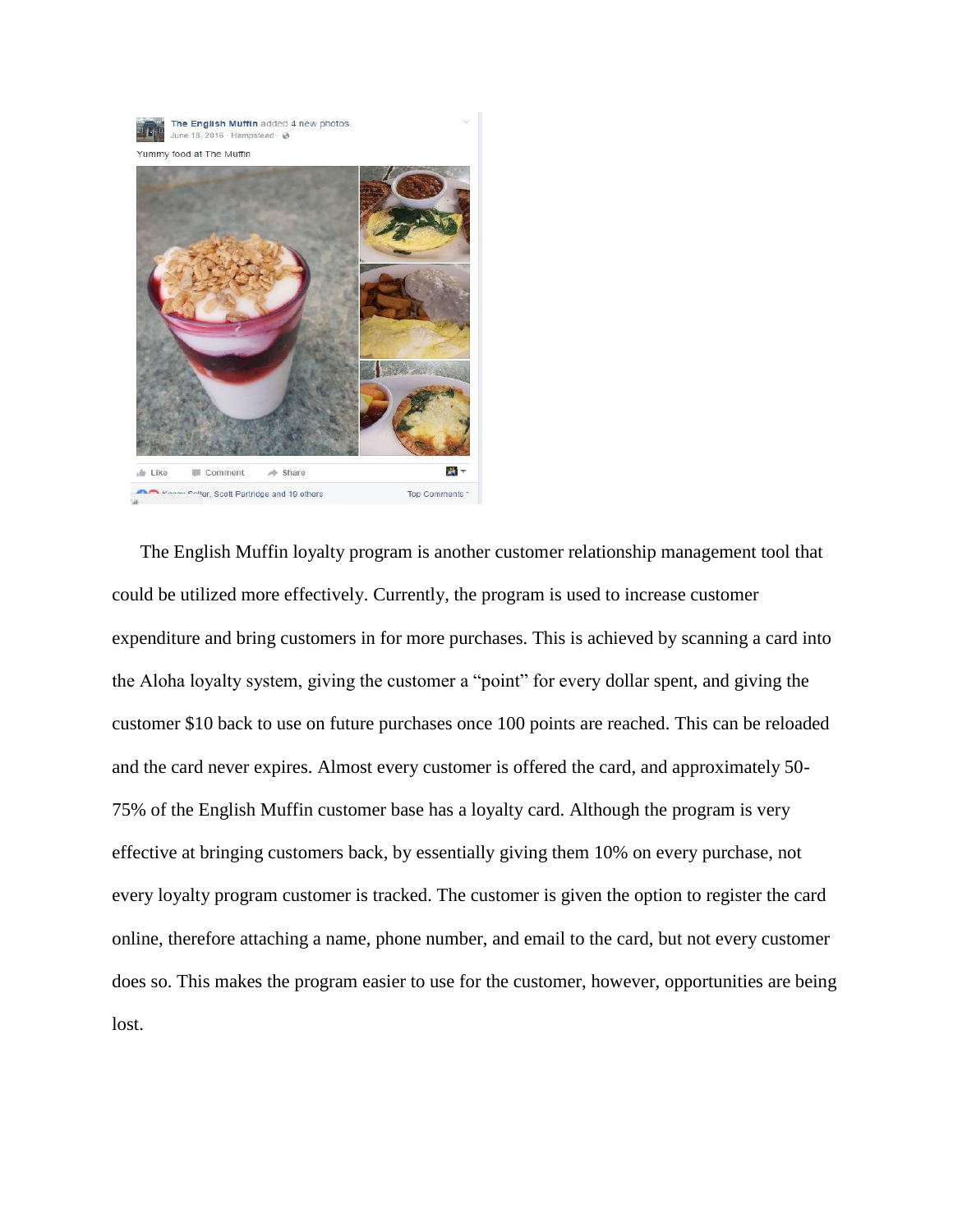# VIII. Conclusions

Having an effective customer management system in place is imperative for every business, including small and medium-sized businesses that may not be able to afford the costly systems that large companies utilize. However, it is apparent that various companies do not have a customer management system, and are not taking advantage of the simple, and sometimes inexpensive methods. Examples of these include the beauty parlor and optical shop located in Massachusetts, that do not track past purchases and instead focus on gaining clients by walk-ins and referrals. Even those businesses that do have a customer relationship management system in place, such as The English Muffin, Fred C. Church, and the Merrimack College Bookstore, could be improving their systems or using them in a more effective manner.

There are various types of customer relationship management, and three levels, which include operational, collaborative, and analytical. Operational is the simplest level, including data collection, collaborative is next and involves communication with the customer, and analytical is the execution of targeted marketing campaigns based on the customer relationship. When choosing a CRM software, there are many considerations involved, including price, specific business objectives, on-demand/on-site, ability to grow, reputation, ease of use, customization, and ability to integrate. The various factors may be more or less important to each business, but each are important to consider. Currently, there are many CRM systems available for purchase, including Salesforce, Insightly, Hubspot, Apptivo, and Zoho. Salesforce is the leader in the industry and is cloud-based. Every company should have some method of CRM, and may need a software, so that they have a contact management system that works, a method of boosting sales automatically, and an easy way to deliver specialized customer support.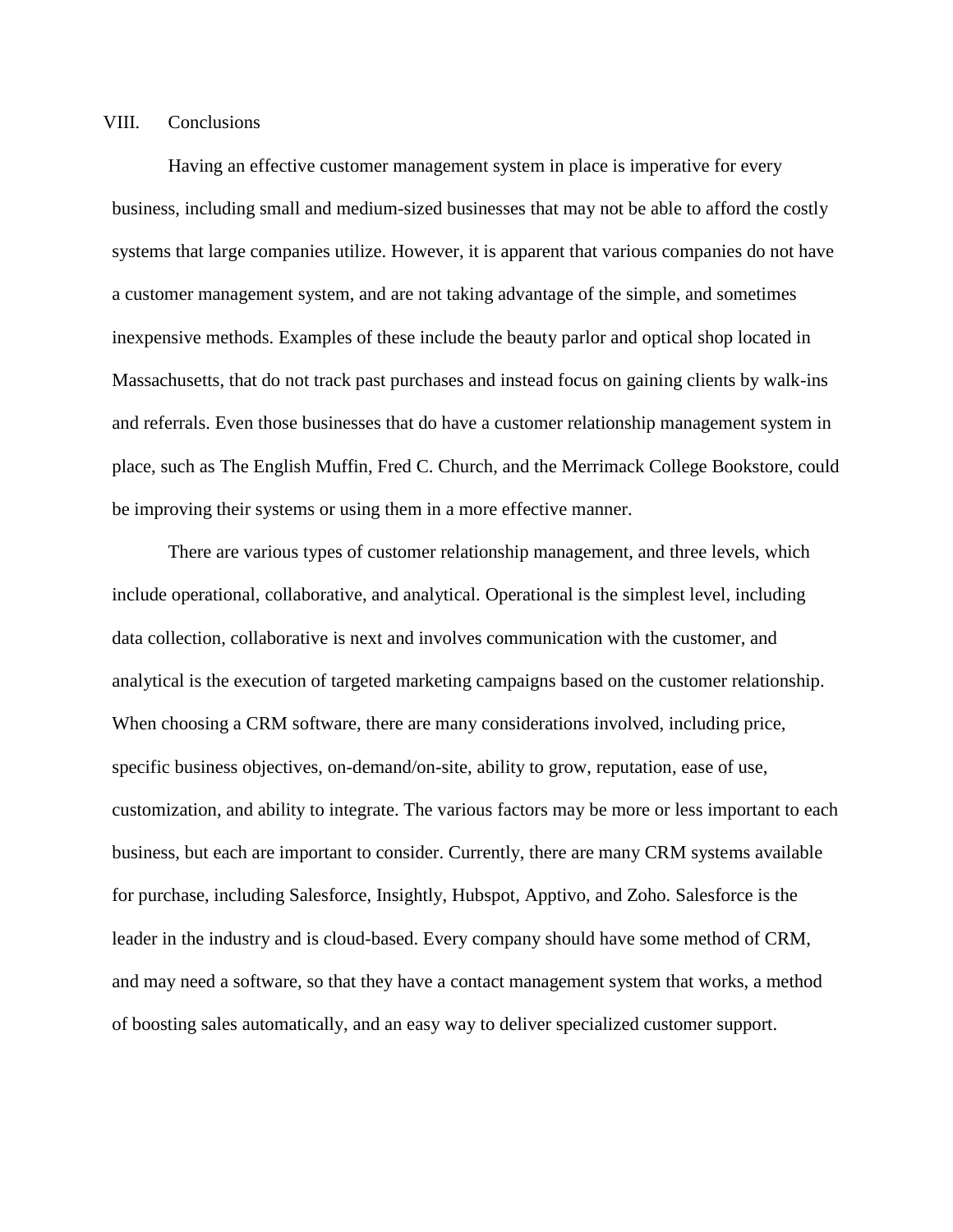The English Muffin, Fred C. Church, and The Merrimack College Bookstore were interviewed to determine what sort of customer relationship management system goes into making their businesses run. The English Muffin focuses primarily on social media and a loyalty card system. There are recommendations for the three businesses to better their customer relationship management systems in the following section.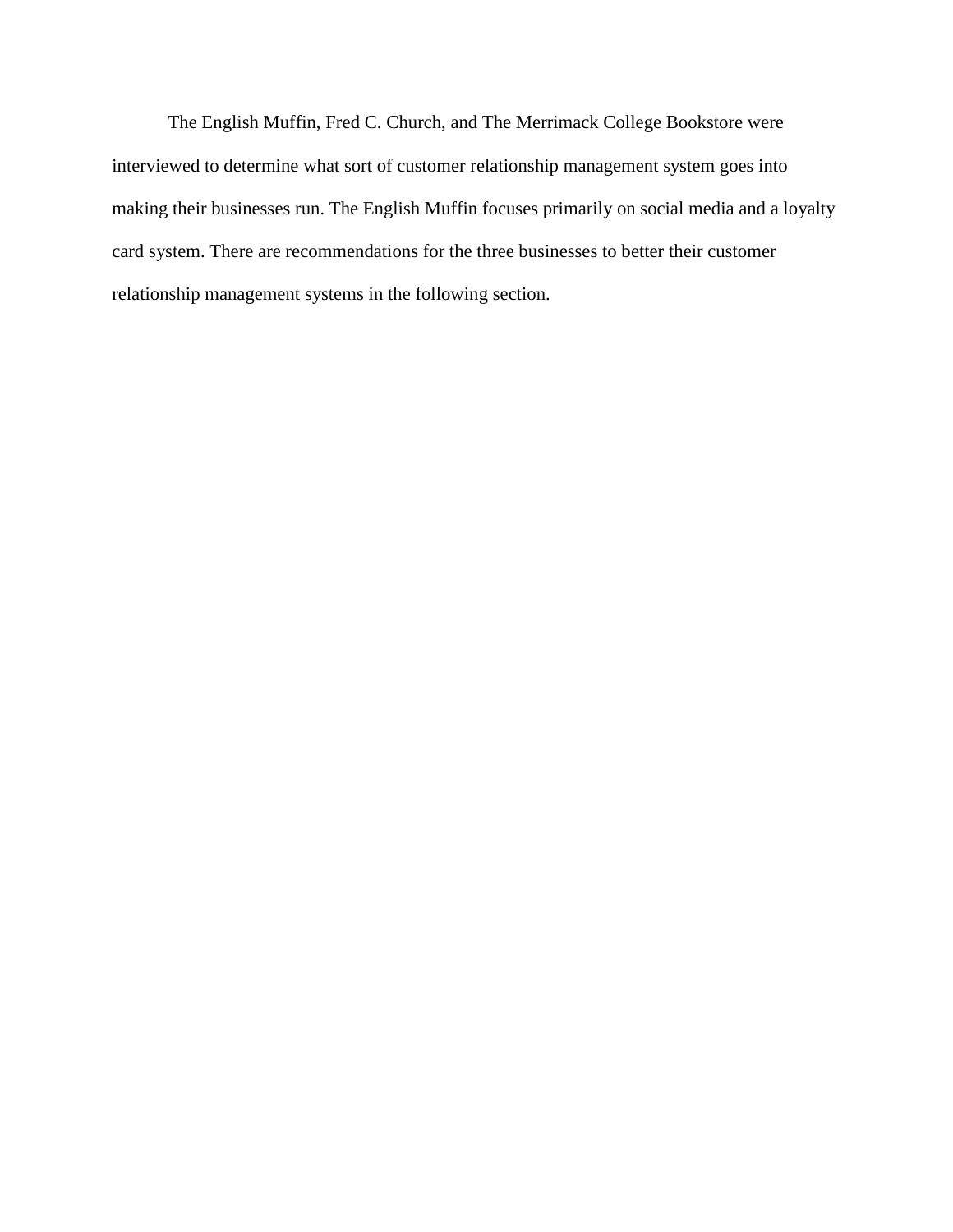# IX. Recommendations

The English Muffin loyalty program is a great example of a customer relationship management program that could be used more effectively. If each loyalty card was registered, then the purchases and preferences tracked to that card would be attached to a name and contact information. It is therefore recommended that The English Muffin begin to utilize the registered card information, and begin to entice more customers to register their cards. For example, the restaurant can use their database to determine who has not used their loyalty card in the last month, and send a coupon to those customers using the email that was given. In addition, the restaurant could send out email blasts to the entire customer database with new and exciting menu options, deals, or coupons.

Fred C. Church, Inc. should invest in stronger CRM software that will allow them to have stronger email campaigns and better manage their customers. The company should invest more money and time into their CRM system, and they should also grow their marketing department and give them a stronger role with connecting with customers. A more centralized system may prevent confusion, any potential customers slipping through cracks, and anything that does not align with their branding.

The Merrimack College Bookstore should look into investing in a CRM software that they can connect to their current POS system. The company will then be able to reach more customers and have a more personal connection to their consumers. The Bookstore should expand the loyalty program and connect the POS system with the loyalty program. More perks should be offered to entice people to join the loyalty program. The more customer contact, the more people will come into the store. The Bookstore should also utilize campus events in order to get more people to come in and receive a perk.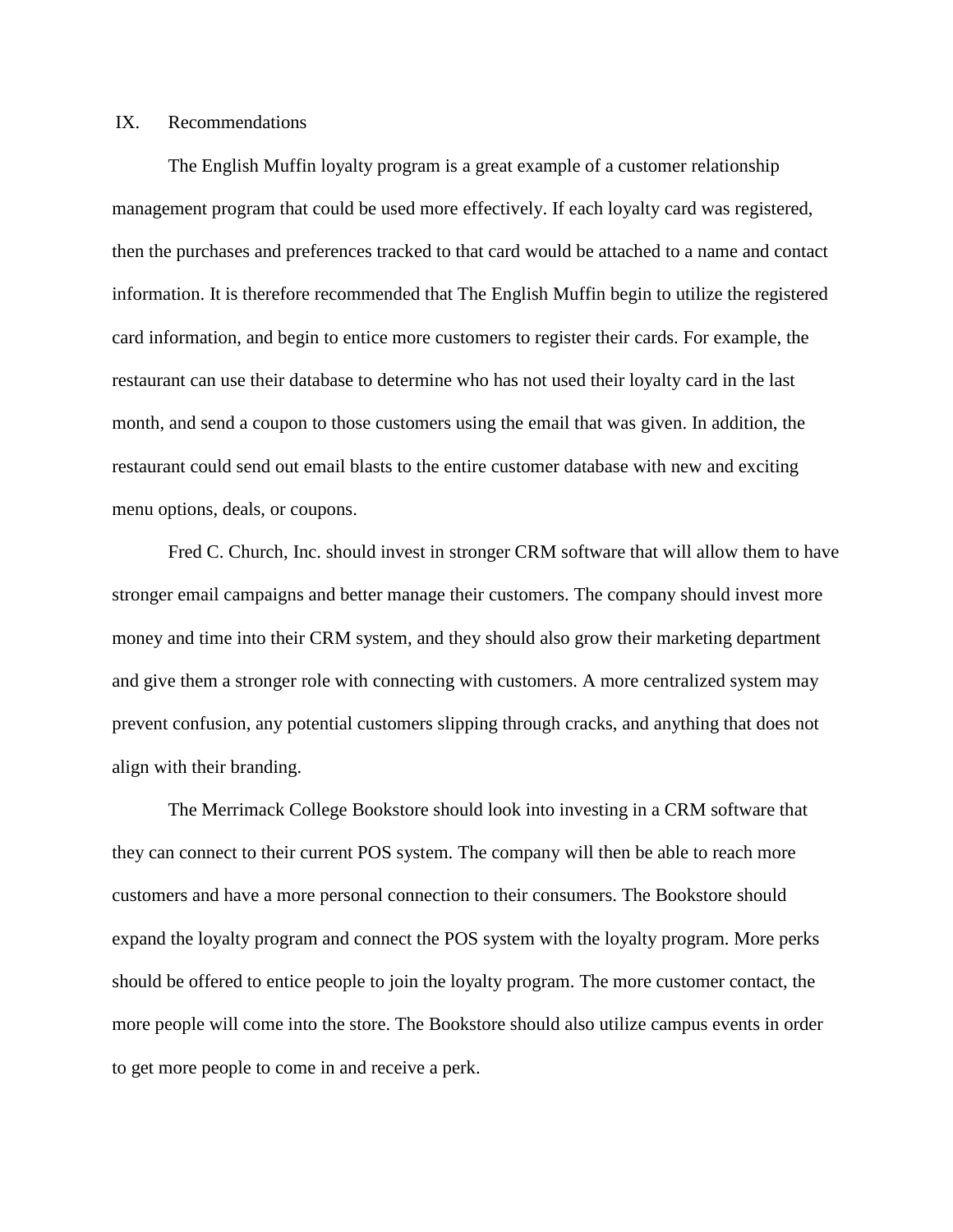# X. Further Questions to be Answered

Many customer relationship management systems were studied and analyzed, however, the method of utilizing social media to maintain customer communication and keep track of customers was not. Facebook was mentioned in the customer relationship management system in the restaurant studied, and it may be important to consider when determining what customer relationship management system would be best to use. There are further questions below:

- How can Facebook be utilized as a customer relationship management system?
- Can customer "likes", "check-ins" and "reviews" be an accurate measure of customer satisfaction for businesses to study?
- Can customer data be tracked, other than the customer's name on their profile?
- Is Facebook more effective than other, more costly CRM systems?
- Are there any other forms of social media that could be utilized as a CRM system?
- Lastly, if the recommendations were implemented in the businesses studied, how much better would their businesses perform over time?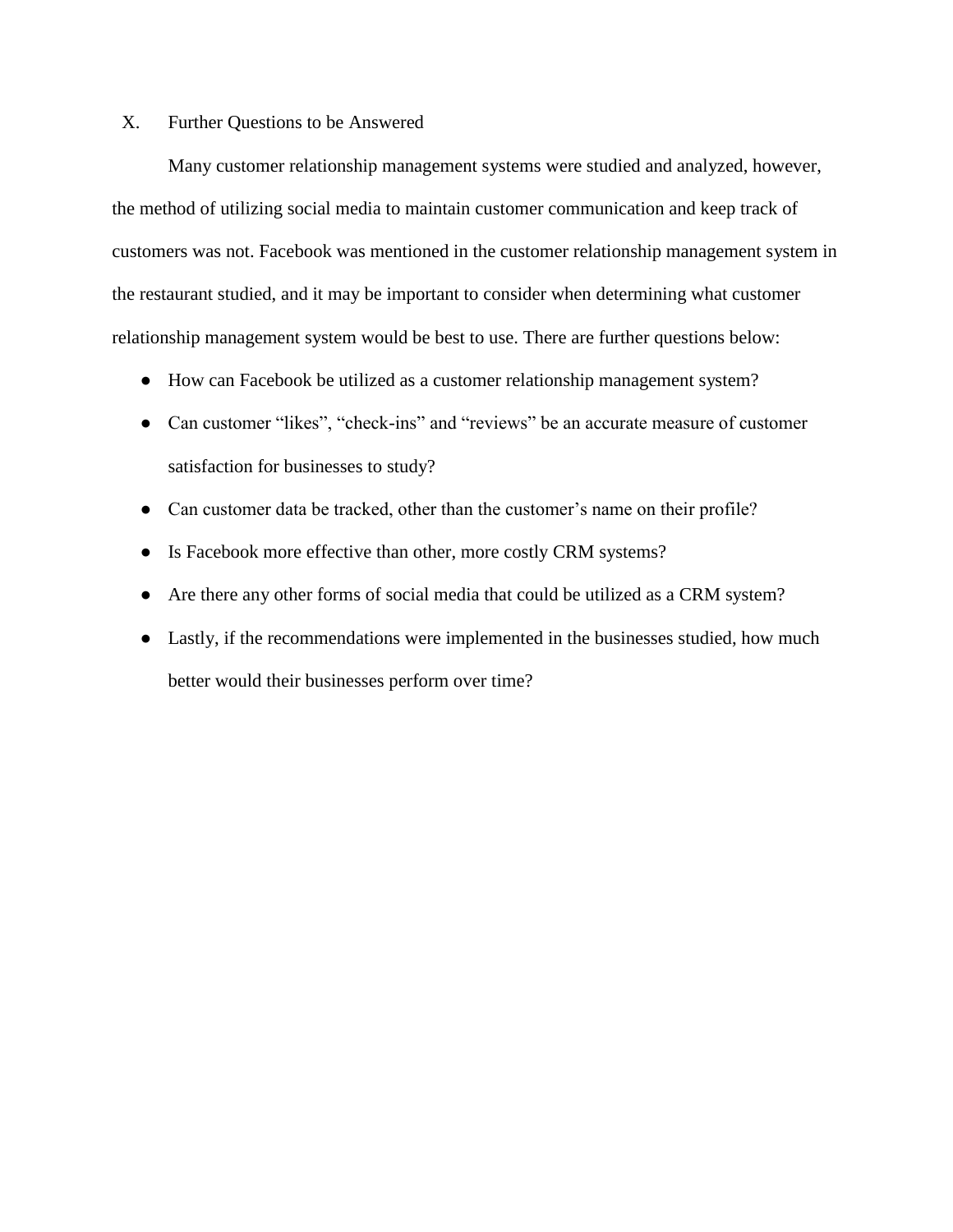- Angeles, S. (2017, February 6). *Salesforce Review: Best CRM Software for Small Business*. Retrieved from Business News Daily.
- Angeles, S. (2017, February 6). Choosing CRM Software: A Buyer's Guide. *Business News Daily*. Retrieved from Business News Daily.
- Blattberg, E. (2014, February 11). The top 10 customer relationship management services. Retrieved May 05, 2017, from https://venturebeat.com/2014/02/11/top-10-crm-services/
- Bois, Allyson. Communications and Recruiting Coordinator at Fred C. Church, Inc. (2017, April). Email Interview.
- Diana, A. (2017). *The Top Five Factors When Choosing a CRM Solution*. Retrieved from CRM Search.
- Hale, Brittney. Marketing Manager at Merrimack College Bookstore. (2017, April). Email Interview.
- Hollar, K. (2016, July 07). Top CRM Software. Retrieved May 05, 2017, from http://www.capterra.com/customer-relationship-management-software/#infographic
- HubSpot. (2016, April 01). Retrieved May 05, 2017, from https://www.pcmag.com/business/directory/email-marketing/1512-hubspot
- Kovac, S., & Marvin, R. (2016, July 29). Apptivo CRM. Retrieved May 05, 2017, from http://www.pcmag.com/article2/0,2817,2488642,00.asp
- MGS Experts. (n.d.). MSG Management. Retrieved May 05, 2017, from

http://www.managementstudyguide.com/customer-relationship-management-articles.htm

Microsoft. (2017). *What is CRM?* Retrieved from Microsoft.

Partridge, Diane. Owner at The English Muffin. (2017, April). Personal interview.